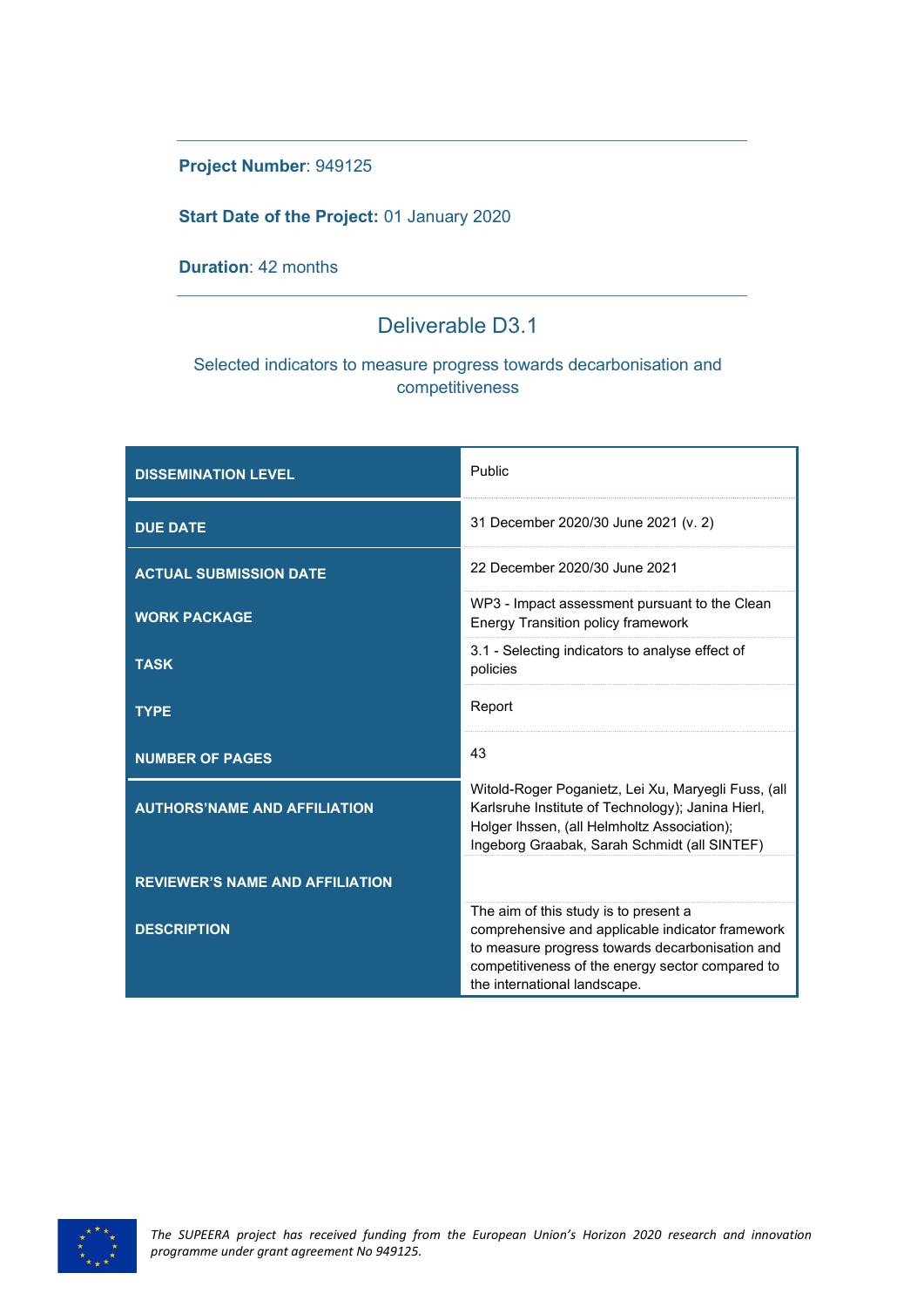

| <b>Version</b>   | Date       | <b>Author</b>       | <b>Description</b> |
|------------------|------------|---------------------|--------------------|
| V <sub>0.1</sub> | 17.11.2020 | Lei Xu              |                    |
| V <sub>0.2</sub> | 19.11.2020 | <b>WR Poganietz</b> | update             |
| V <sub>0.3</sub> | 22.12.2020 | <b>WR Poganietz</b> | finalization       |
| V.1.1            | 19.05.2021 | <b>WR Poganietz</b> | update             |
| V.2.0            | 30.06.2021 | <b>WR Poganietz</b> | finalization v. 2  |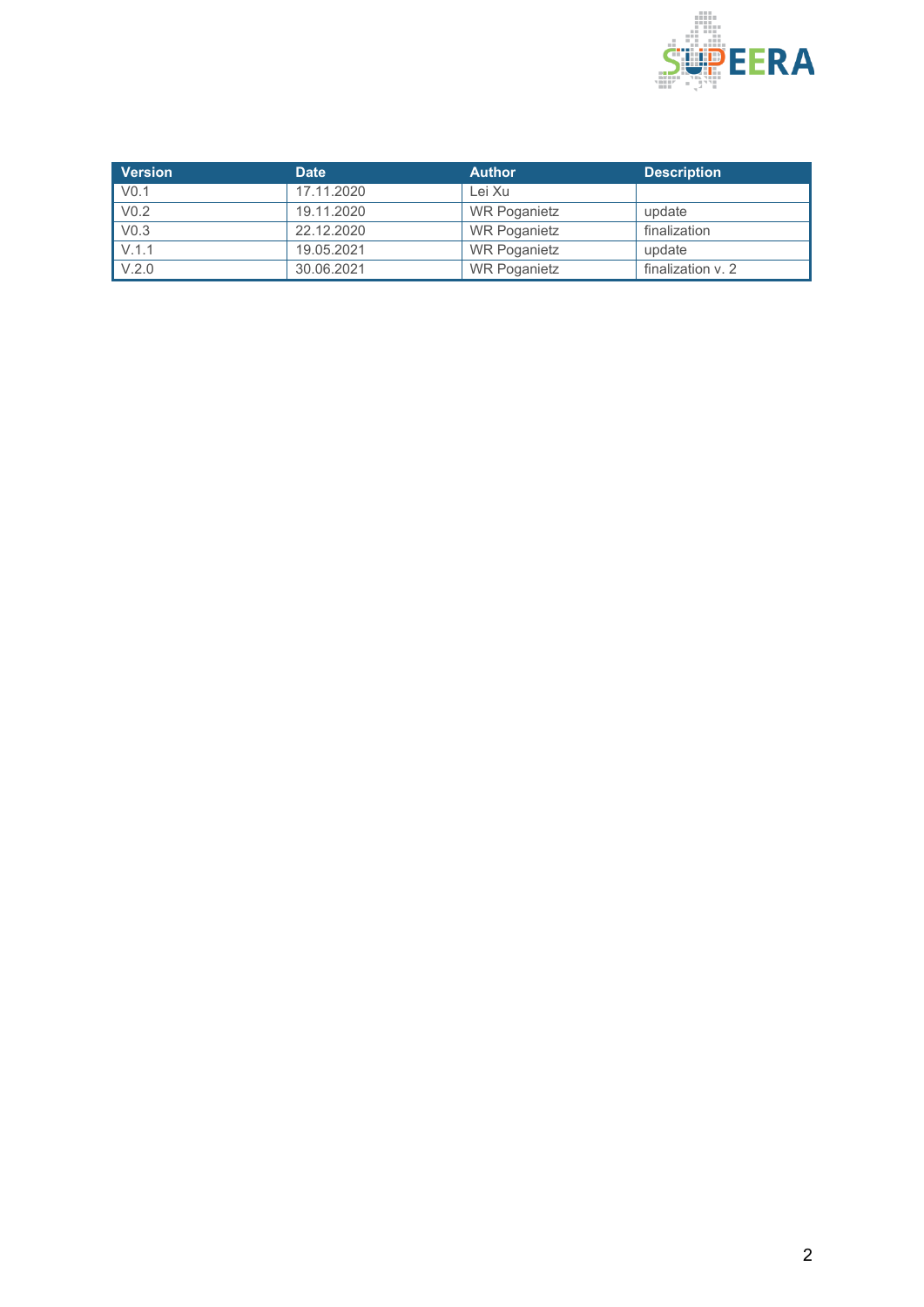

#### <span id="page-2-0"></span>**Disclaimer**

This project has received funding from the European Union's Horizon 2020 research and innovation programme under grant agreement No 949125.

The information contained in this document has been prepared solely for the purpose of providing information about the SUPEERA project. The document reflects only the SUPEERA beneficiary's and linked third parties' view and the European Commission is not responsible for any use that may be made of the information it contains.

While this publication has been prepared with care, the authors and their employers provide no warranty with regards to the content and shall not be liable for any direct, incidental, or consequential damages that may result from the use of the information or the data contained therein. Reproduction is authorised providing the material is unabridged and the source is acknowledged.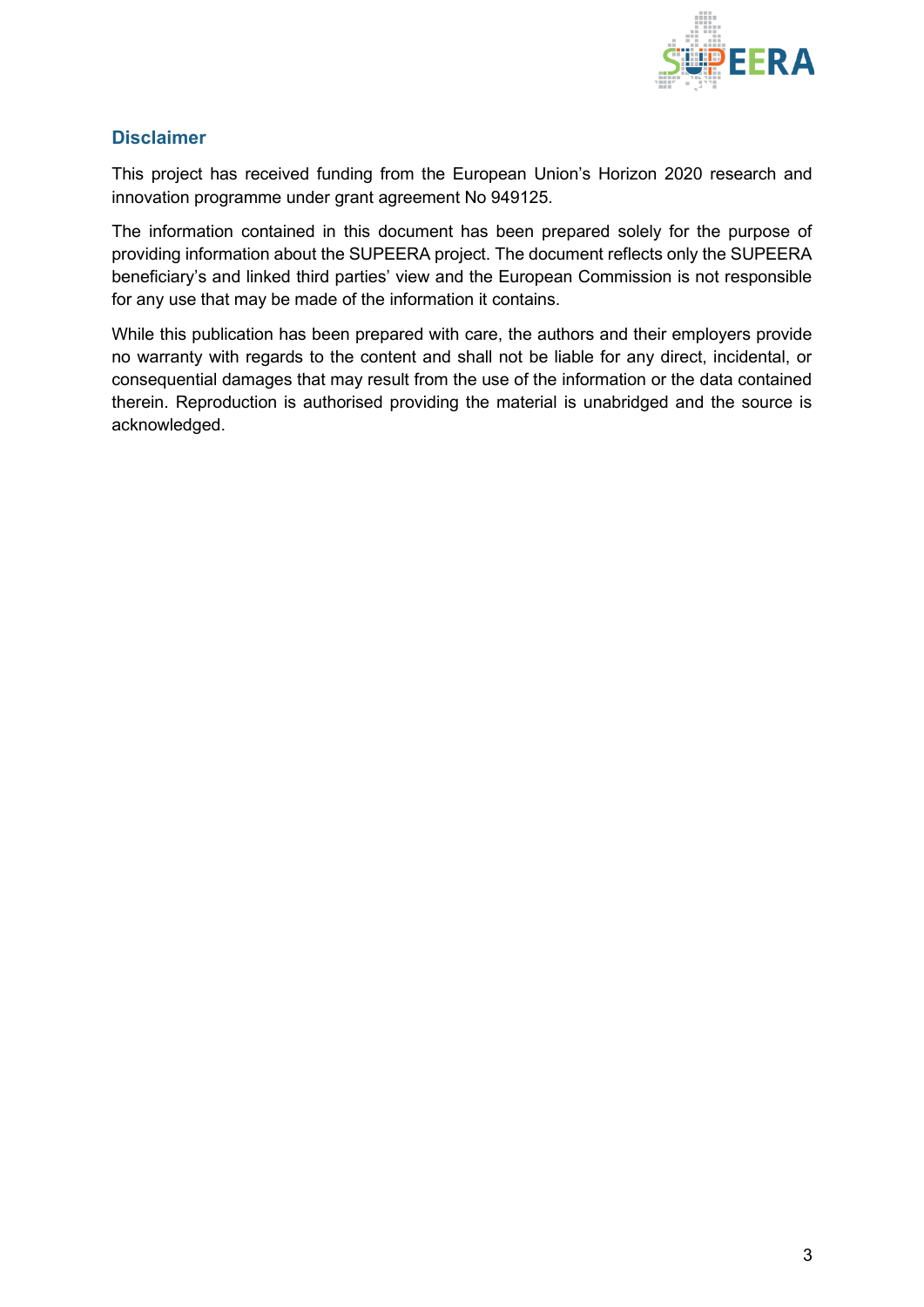

# **Table of Contents**

| <b>Disclaimer</b>   |                                                                                 |  |
|---------------------|---------------------------------------------------------------------------------|--|
|                     |                                                                                 |  |
|                     |                                                                                 |  |
|                     |                                                                                 |  |
| 2.1                 |                                                                                 |  |
| 2.2                 |                                                                                 |  |
| <b>III APPROACH</b> |                                                                                 |  |
|                     |                                                                                 |  |
| 4.1                 |                                                                                 |  |
| 4.1.1               |                                                                                 |  |
| 4.1.2               | Indicator: Gap between greenhouse gas emissions and NECP target in Effort-      |  |
|                     |                                                                                 |  |
| 4.1.3               |                                                                                 |  |
| 4.1.4               |                                                                                 |  |
| 4.1.5               |                                                                                 |  |
| 4.2                 |                                                                                 |  |
| 4.2.1               |                                                                                 |  |
| 4.3                 |                                                                                 |  |
| 4.3.1               |                                                                                 |  |
| 4.3.2               |                                                                                 |  |
| 4.3.3               |                                                                                 |  |
| 4.3.4               |                                                                                 |  |
| 4.3.5               |                                                                                 |  |
| 4.4                 |                                                                                 |  |
| 4.4.1               |                                                                                 |  |
| 4.4.2               |                                                                                 |  |
| 4.4.3               |                                                                                 |  |
| 4.4.4               | Indicator: Installed capacity of electrolysers for Power-to-Gas applications 31 |  |
| 4.4.5               |                                                                                 |  |
| 4.4.6               | Indicator: Share of electricity at total energy use in non-energy sectors  33   |  |
| 4.5                 |                                                                                 |  |
| 4.5.1               |                                                                                 |  |
| 4.5.2               |                                                                                 |  |
|                     |                                                                                 |  |
| 5.1                 |                                                                                 |  |
| 5.2                 |                                                                                 |  |
| 5.3                 |                                                                                 |  |
| 5.4                 |                                                                                 |  |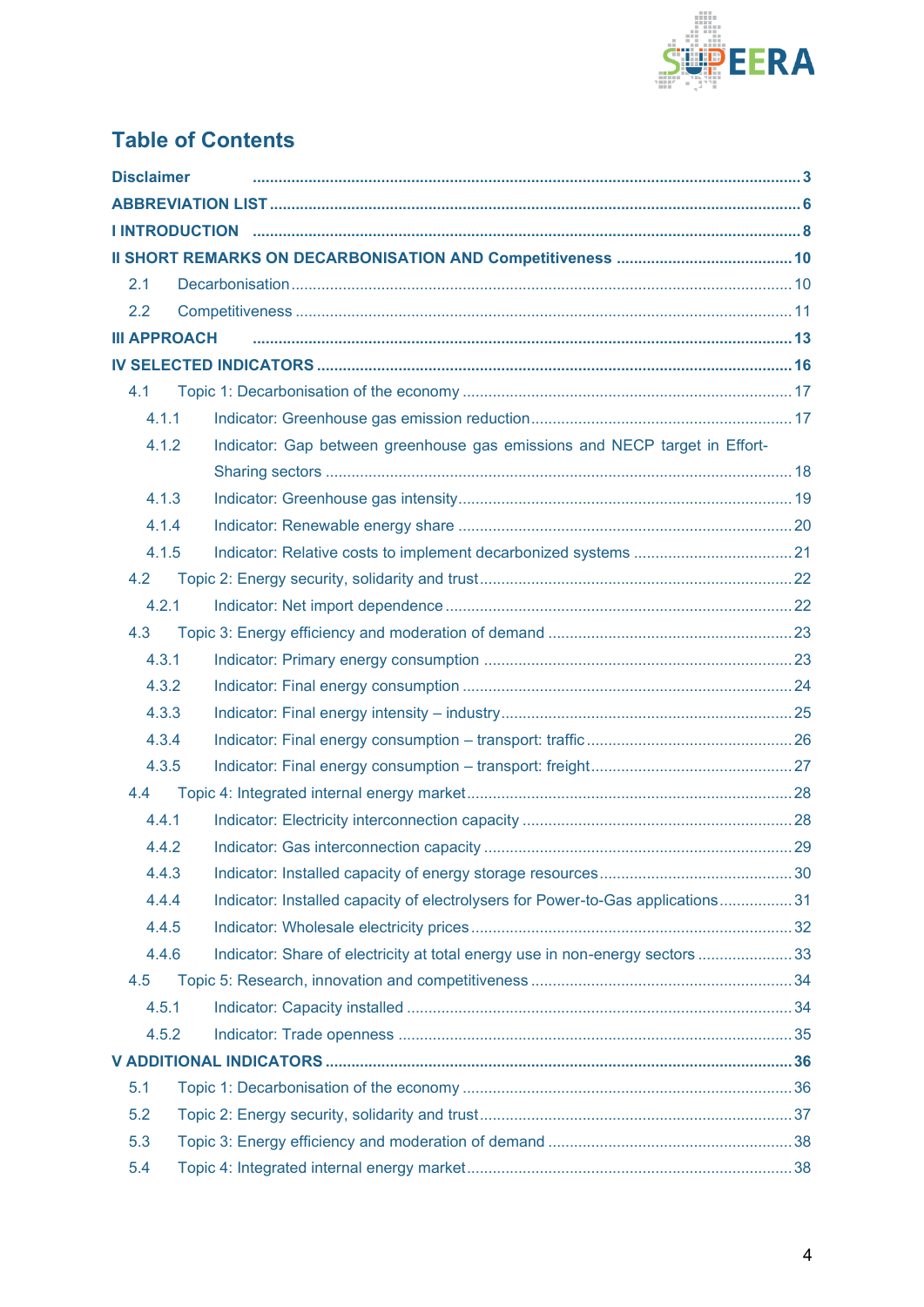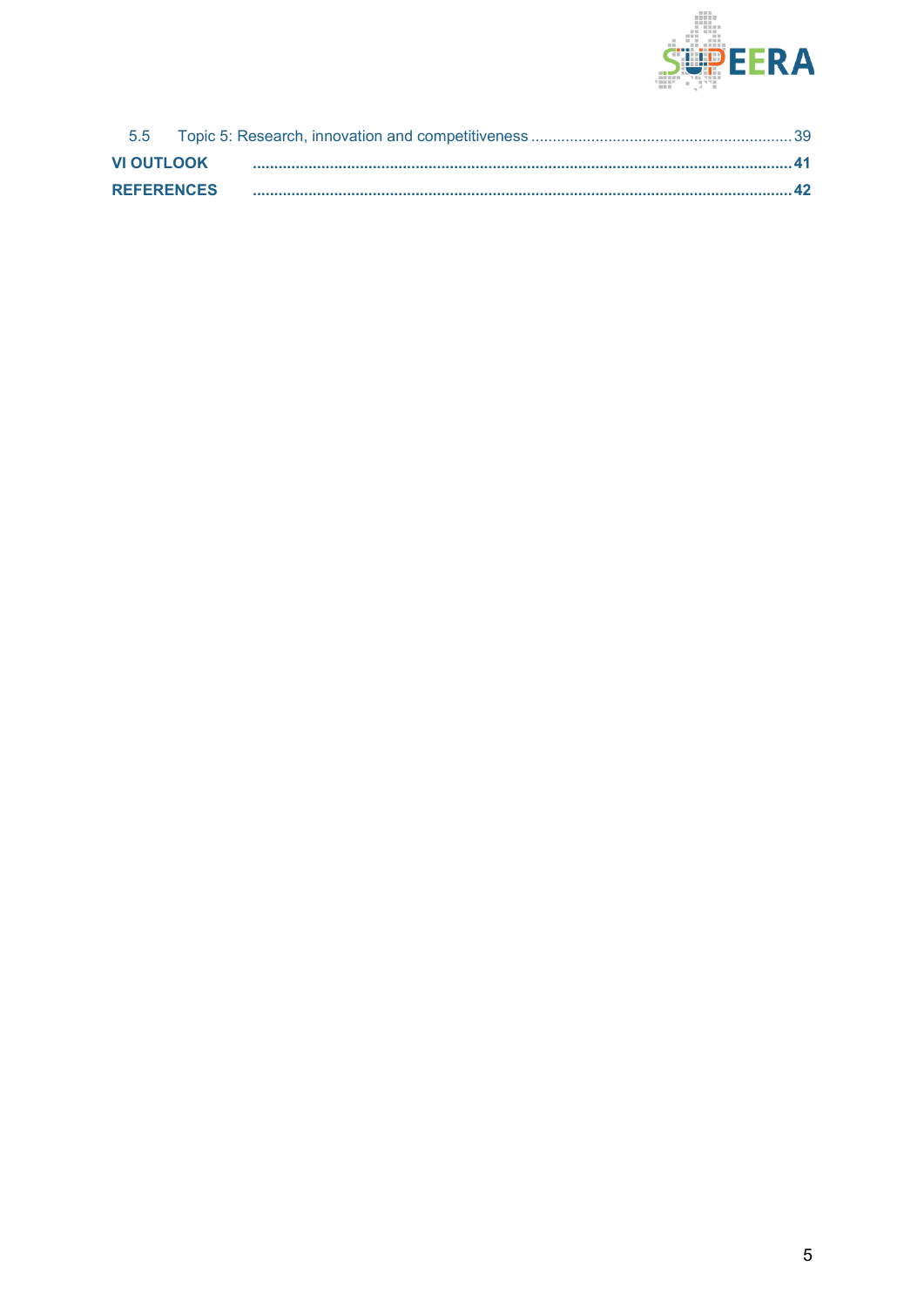

## <span id="page-5-0"></span>**ABBREVIATION LIST**

| <b>CFC-11</b>      | Trichlorofluoromethane                               |
|--------------------|------------------------------------------------------|
| <b>EEA</b>         | European Economic Area                               |
| EU                 | European Union                                       |
| <b>EU27</b>        | European Union as of February 1 <sup>st</sup> , 2020 |
| Fe.                | Iron                                                 |
| <b>GDP</b>         | Gross Domestic Product                               |
| <b>GENeSYS-MOD</b> | Global Energy System Model                           |
| <b>NECP</b>        | National Energy and Climate Plan                     |
| P                  | Phosphorous                                          |
| R&D                | <b>Research and Development</b>                      |
| R&I                | Research and Innovation                              |
| <b>RES</b>         | Renewable energy sources                             |
| SCI                | <b>Supplier Concentration Index</b>                  |
| SET-Plan           | Strategic Energy Technology Plan                     |
| UK.                | United Kingdom of Great Britain and Northern Ireland |
|                    |                                                      |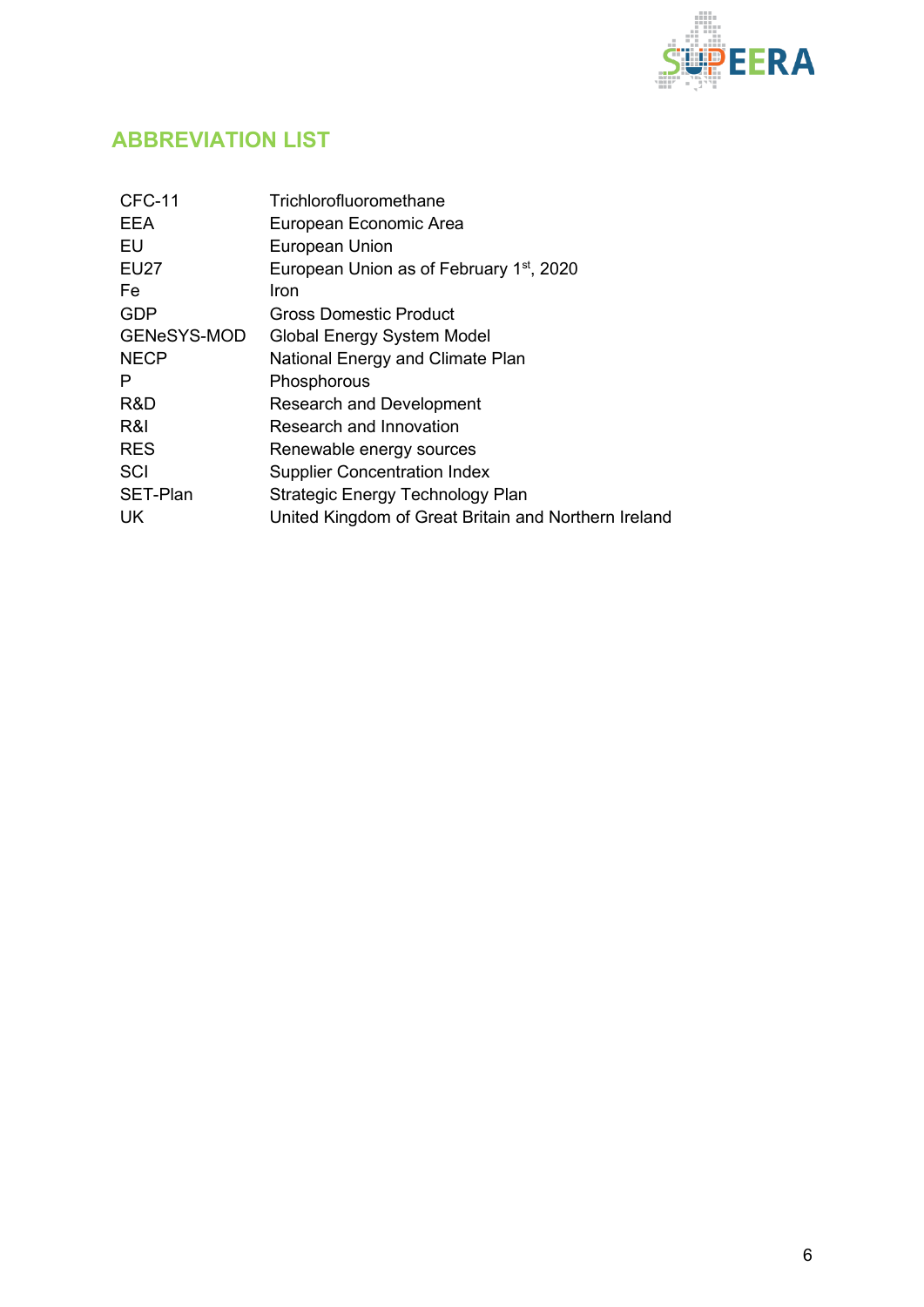

### **VERSION 2**

This version of the deliverable D3.1 is an update of the one, which was due on 31 December 2020. This update addresses different demands of the EU Commission:

- Final availability check of the available indicators, as presented in Section 3;
- Analysis whether the European Green Deal demands additional indicators (see Sections 2.1, 4 and 5);
- Analysis whether the latest report of the EU Commission to the European Parliament and Council on progress of clean energy competitiveness implies additional indicators (see Section 2.2, 4 and 5);
- Specification of the further steps, as they are addressed in Section 6.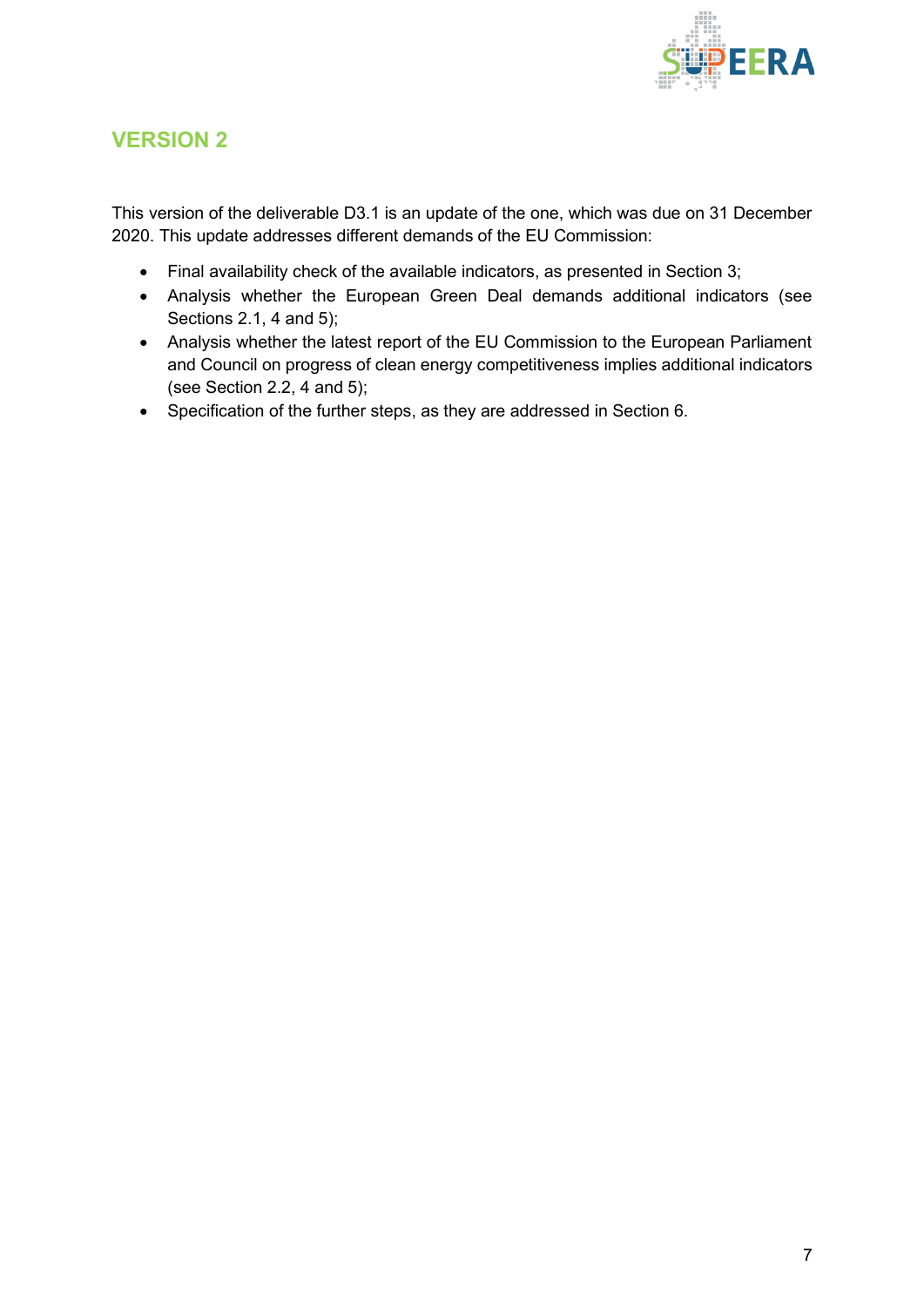

## <span id="page-7-0"></span>**I INTRODUCTION**

A climate neutral society by 2050 comprises one of the highest political aims of the European Union (EU) (European Commission 2020a), while maintaining the opportunity for a decent life for all inhabitants in the EU. A pre-condition for the latter is to secure the competitiveness of the European economies on a global scale.

The objective of a climate neutral society is fixed in a set of policy initiatives under the EU Green Deal (European Commission 2019a) and is reaffirmed by the European Recovery Plan (European Commission 2020b). Although the objective targets entire economies, high efforts are set on the transformation of the energy sector (European Commission 2020a).

The Clean Energy Transition entails a sustainable and socially fair transformative process, encompassing technological, social, economic, and political dimensions, towards a cleaner and integrated energy system (European Commission 2019b). This requires the reconciliation of the technological, economic, societal, environmental, and political demands to become a reality. Setting the right policy framework priorities will be essential to accelerate the energy transition and maximize its impact.

The Strategic Energy Technology Plan (SET-Plan) is such an essential framework that sets the roadmap to foster the Clean Energy Transition in Europe. The plan is also crucial in setting the direction in the wider context of the Green Recovery and the new long-term EU climate policies pertaining to the Clean Energy Transition. The realization of the SET-Plan will boost Research and innovation (R&I) with its central role in speed up the transformation of the energy system, by designing, demonstrating, de-risking, and deploying innovative solutions (European Commission 2019c).

In this context, the SUPEERA project is proposed to strengthen European cooperation in research and innovation to realise the objectives of the SET-Plan in the broader perspective of the Clean Energy Transition. One of the tasks of the project is to address the impact of technologies pursuant to SET-Plan priorities on research and innovation as well as the European policy framework on Clean Energy Transition. This demands not only a specific perspective on technology, but also a systemic one. That means the assessment of specific technologies has to be embedded in a systemic analysis of the energy system. However, the project shall recognize also the impacts of different initiatives and policies on technical progress.

To assess the success of the different initiatives and policies, and thus, to reveal strengths and issues for competitiveness as well as to quantify realized or intended pathways to a climate neutral energy system appropriate indicators are required. These indicators have to be suitable and applicable. Considering the complexity of the system under review indicators addressing decarbonisation and competitiveness shall recognize this complexity, while considering the necessity of being communicable to the stakeholder.

To define most appropriate future policies an assessment of actual policies will not be supportive. The same is true for evaluating innovative technologies. It is necessary to describe the most promising frame conditions under which specific technologies will prosper, always considering the systemic embeddedness of technologies.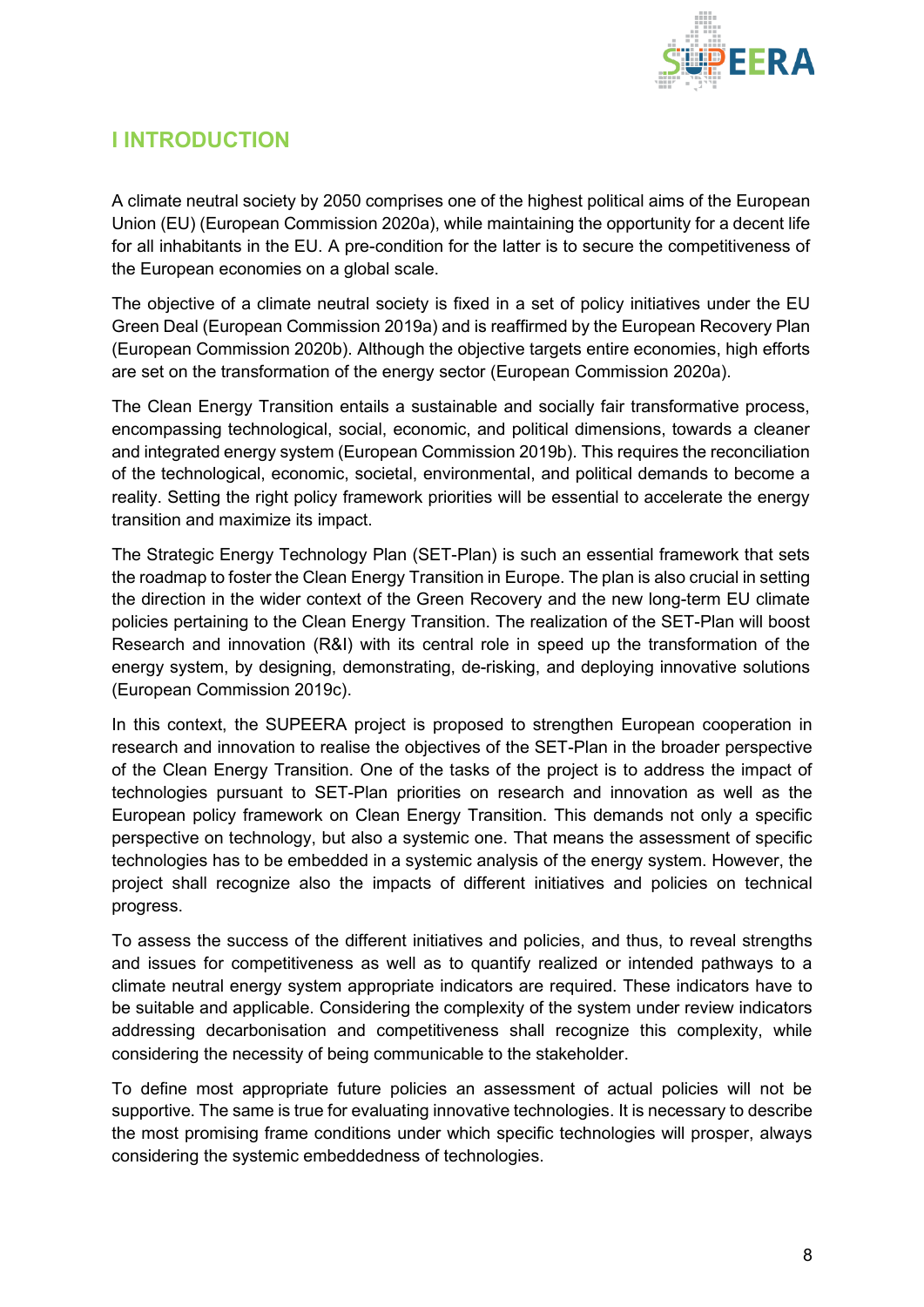

Thus, the aim of this study is to present a comprehensive and applicable indicator framework to measure progress towards decarbonisation and competitiveness of the energy sector compared to the international landscape. Emphasis is placed on depicting the reported development situation in each EU Member State as well as in Norway, Switzerland, and UK on a comparable basis. This requires a uniform set of indicators.

To secure a scenario-based analysis of future decarbonisation and competitiveness grounded on the indicators the selected one are connected to energy system models or to energy-related models. The indicators are implemented as variables of the selected models, or the connection is only indirect, i.e. additional calculations are needed. The study will make use of the H2020 project openENTRANCE. OpenENTRANCE "aims at developing, using and disseminating an open, transparent, and integrated modelling platform for assessing low-carbon transition pathways in Europe" [\(www.openentrance.eu;](http://www.openentrance.eu/) accessed 21.12.2020).

The study is organized as follows. Section 2 provides a delimitation of the terms decarbonisation and competitiveness. Section 3 describes the used approach, whereas Section 4 presents the list of indicators. Section 5 shows additional indicators, which will be considered in a later stage of the project. The last Section 6 gives an outlook on further planned activities within the project related to the indicators.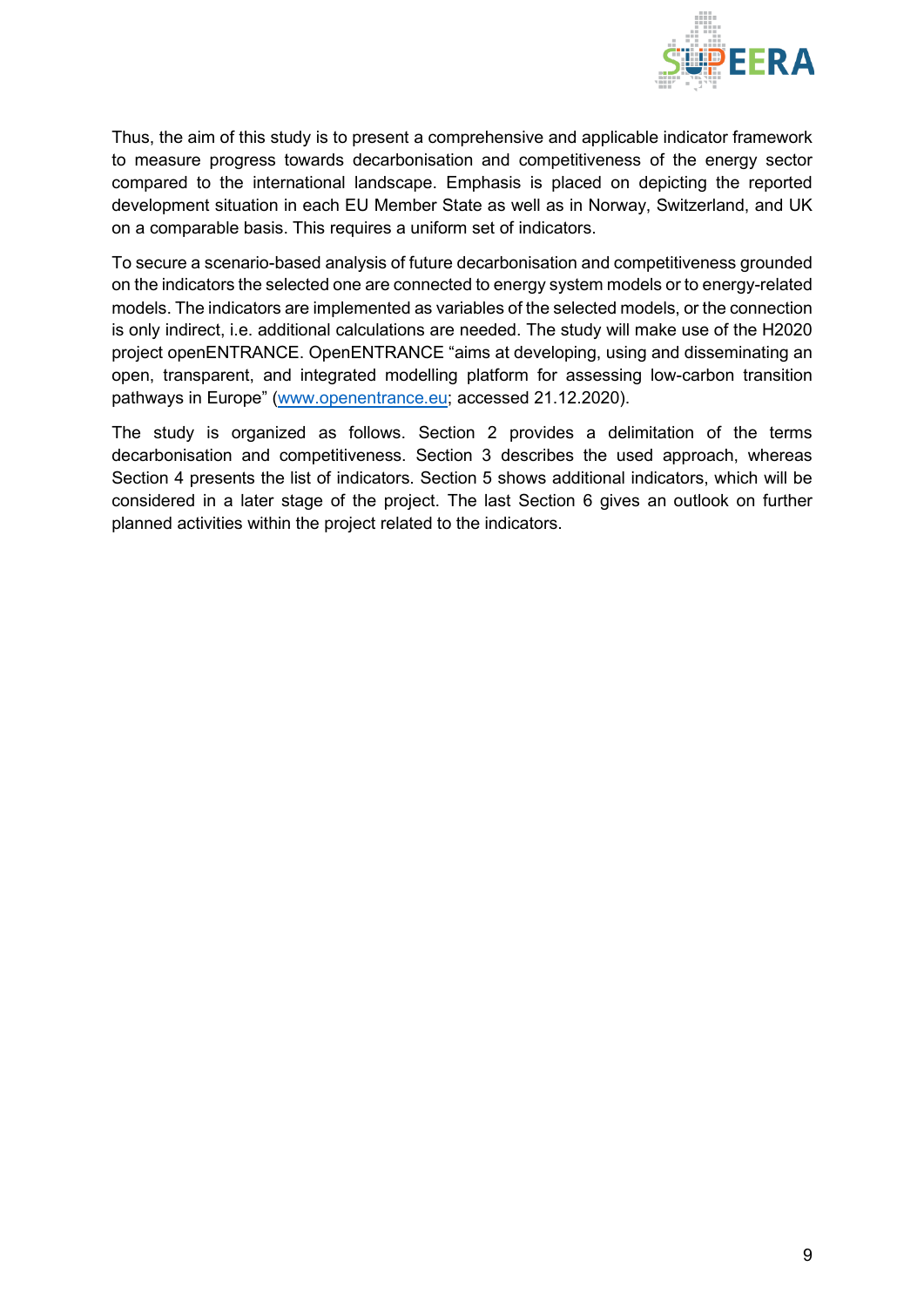

## <span id="page-9-0"></span>**II SHORT REMARKS ON DECARBONISATION AND COMPETITIVENESS**

#### <span id="page-9-1"></span>**2.1 Decarbonisation**

The core of the Clean Energy Transition is the decarbonisation of the energy generation and thus, of energy use (European Commission 2019b). Decarbonisation describes the process of dissolving the use of fossil-carbon related energy carriers for energy purposes (European Commission 2018).

Although decarbonisation is in the focus of energy policy of the EU, according to the European Commission the required transformation shall not be realized at the expense of energy security and energy affordability, framing possible policy options (European Commission 2019b).

Energy security consist of two facets: Secure provision of

- use energy to satisfy the demands of companies and households; and of
- primary energy carriers and energy technologies to the European energy sector as a pre-condition for a secure provision of use energy.

Realising a secure provision of use energy in an energy system characterized by a high share of fluctuating renewable energy sources (RES) demands a more flexible setting of the energy system. Increased security regarding energy carriers and energy technologies implies policies addressing available energy carriers, energy exporting countries outside the European Economic Area (EEA), but also availability of critical resources as well as the competitiveness of energy technologies constructed in the EU. To deal with both facets digitisation of the energy generation, transport, and use is needed.

The demanded high flexibility of the energy system is mainly a consequence of the increasing share of fluctuating renewable energies in the energy conversion, but may be due to the fact of increasing flexible energy demand. The European Commission sees as main options to enhance system integration and cross-border trade, energy storage as well as sector coupling.

The EU translates a more secure supply of primary energy carriers in less dependency on single energy carriers and energy exporting countries. Thus, the Member States are obliged to increase the diversification of energy supply regarding energy carriers and trade partner (Regulation 2018/1999/EU). Regarding energy technologies, the EU sees the focus in increasing the competitiveness and in securing the import of critical metals.

With a growing share of fluctuating renewables the challenges to control the energy system increases. Renewable power plants are injected on different voltage levels, requiring for example bi-directional transport of electricity, in contrast to fossil power plants. In addition, for efficient demand side management, precise information about demand requirements and electricity availability are needed, leading to the need to digitisation of energy generation, transport, and use. An efficient use of energy due to digitisation would also decrease the dependency from imported energy carriers and energy technologies.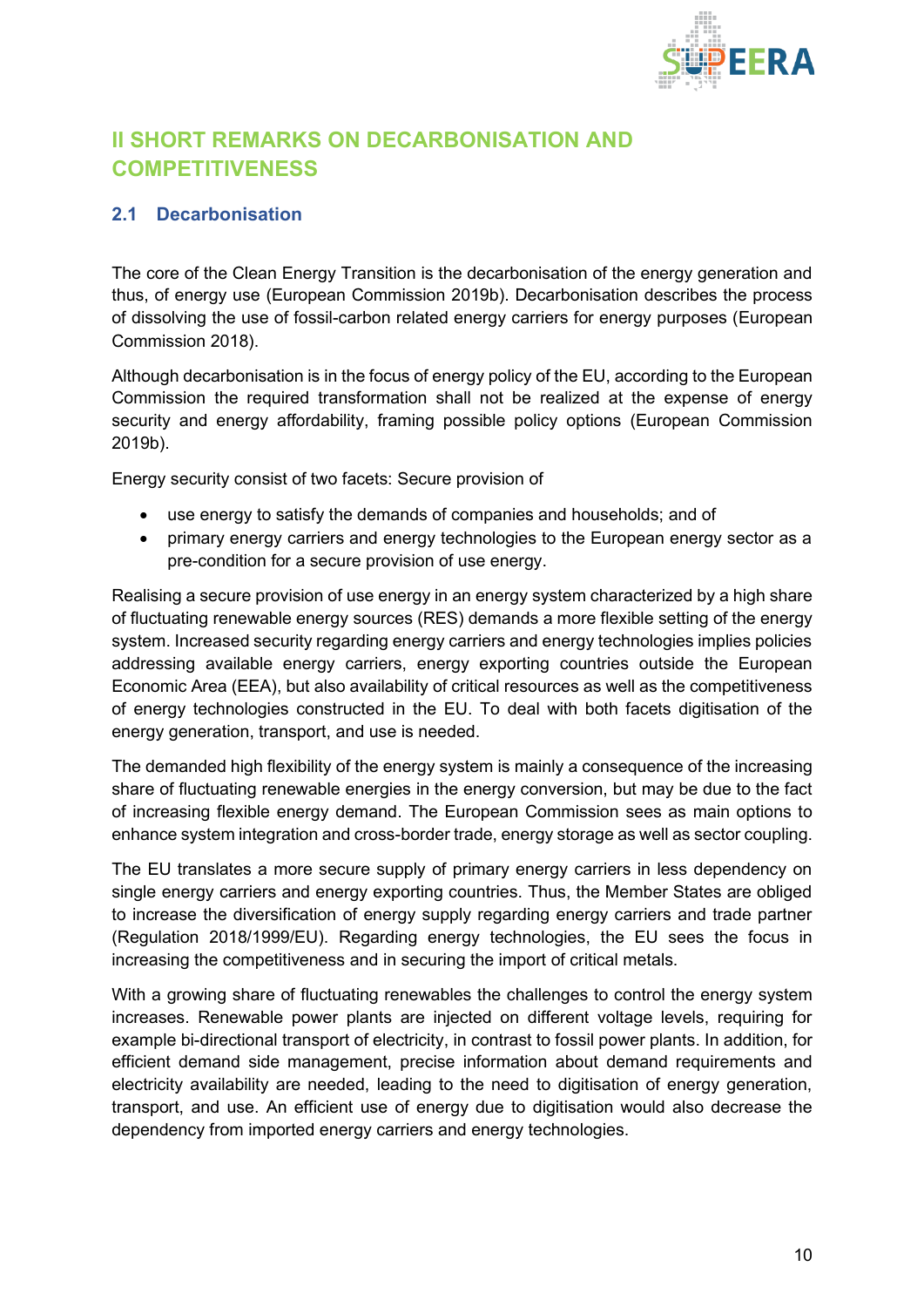

Nevertheless, despite different measures to achieve a better energy security the 'energy efficiency first' principle must be part of policy actions (Directive 2018/2002/EU). That means efficient use of available energy resources will reduce the relevance of the challenges.

Considering the comprehensive understanding of decarbonisation, the indicators measuring it should not only focus directly on greenhouse gas emissions. The indicators should also tackle energy security, energy dependency, and digitisation, i.e. taking into account factors influencing the fulfilment of climate policy targets.

With the launch of the European Green Deal (European Commission 2019a) the understanding of the challenges in respect to the energy transformation broadened by stressing the relevance of a just transformation. Although traditionally, solidarity is an important pillar of the Commission's policy, in respect to energy transformation until now a precise understanding and indicators to measure just transformation are still lacking.

#### <span id="page-10-0"></span>**2.2 Competitiveness**

While there is a rather common understanding what describes decarbonisation of energy systems, this holds not in case of competitiveness.

Competitiveness of a nation is the ability of an economy to provide its population with high and rising standards of living and high rates of employment on a sustainable basis (European Commission 2001). Translating this understanding into the context of energy, competitiveness is defined as the capacity to produce and use affordable, reliable, and accessible clean energy through clean energy technologies, and compete in energy technology markets, with the overall aim of bringing benefits to the EU economy and people (European Commission 2020c). That means competitiveness of the energy sector addresses two aspects:

- The generation of clean energy, and
- the provision of competitive innovative energy technologies.

An appropriate set of indicators considers both aspects.

Said that, competitiveness is a multi-dimensional concept, monitored through a number of indicators. They are best interpreted by reference and comparison to other indicators, but also to other countries.

Discussing appropriate indicators to measure competitiveness two facets have to be considered:

- Disclosing of today's competitiveness of the energy sector. The indicators would address the current situation on the markets for energy and for energy technologies as well as the situation of the involved companies;
- Indicating the future prospective of competitiveness. The indicators would take into account research and investment relevant activities regarding energy technologies.

The European Commission uses in its report to the European Parliament and Council (European Commission 2020c) a set of indicators to characterize the progress to clean competitive technologies (s. **Error! Reference source not found.**).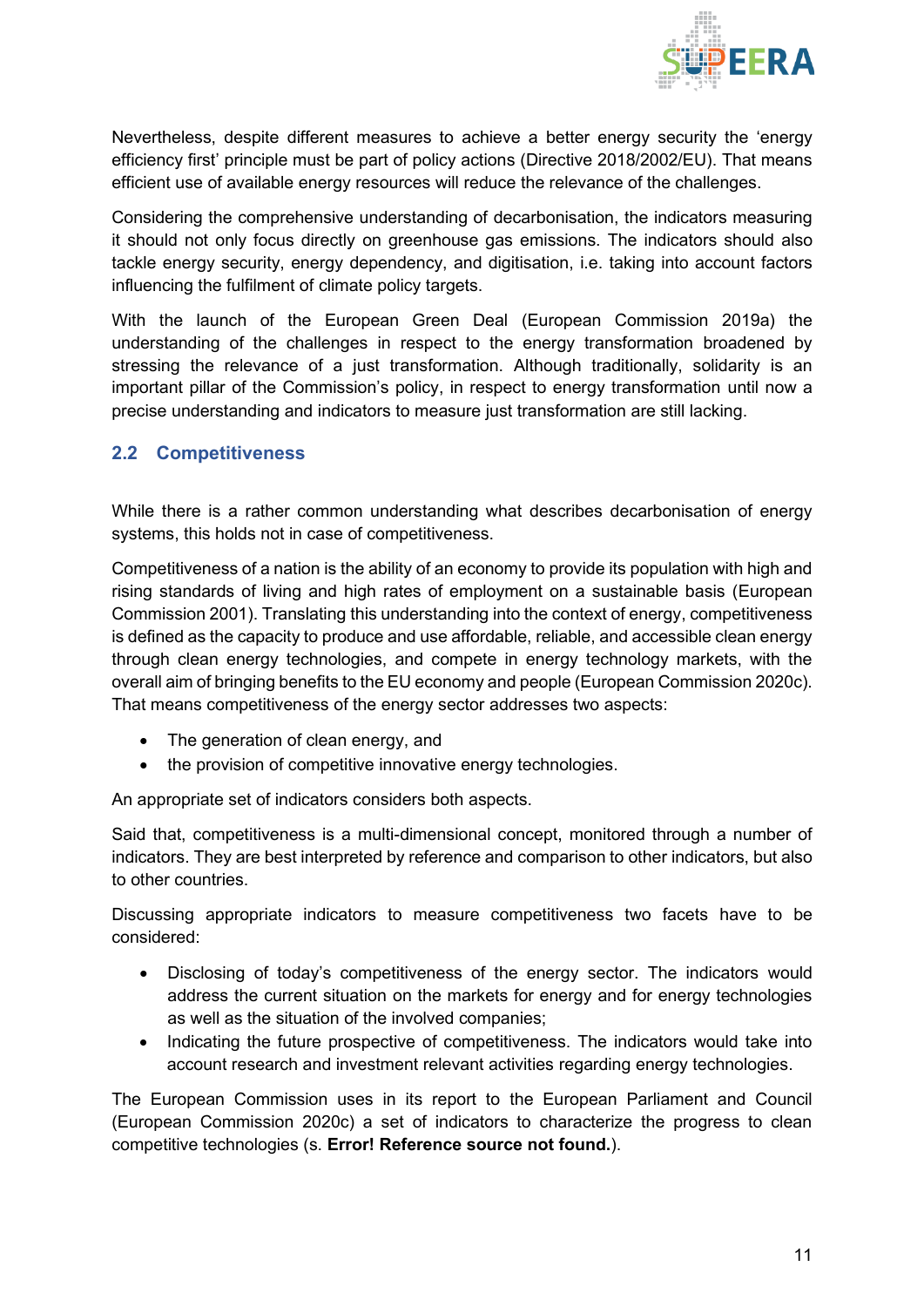

| <b>Technology analysis current</b><br>situation and outlook | Value chain of the energy<br>technology sector | <b>Global market analysis</b> |
|-------------------------------------------------------------|------------------------------------------------|-------------------------------|
| Capacity installed, generation<br>(today and in 2050)       | Turnover                                       | Trade (imports/exports)       |
| Costs or Levelized cost of                                  | Gross value added growth                       | Global market leaders vs. EU  |
| generation (LCoE)                                           | (annual % change)                              | market leaders                |
| (today and in 2050)                                         |                                                | (market share)                |
| Public R&I funding                                          | Number of companies in the                     | Resource efficiency and       |
|                                                             | supply chain, incl. EU market                  | dependence                    |
|                                                             | leaders                                        |                               |
| Private R&I funding                                         | Employment                                     | Real unit energy costs        |
| Patenting trends                                            | Energy intensity / labour                      |                               |
|                                                             | productivity                                   |                               |
| Level of scientific publications                            | Community production                           |                               |
|                                                             | (annual production values)                     |                               |

|  |  |  |  | Table 1: Indicators to monitor progress in competitiveness (European Commission 2020c) |  |  |
|--|--|--|--|----------------------------------------------------------------------------------------|--|--|
|--|--|--|--|----------------------------------------------------------------------------------------|--|--|

These indicators address the above mentioned claims for assessing competitiveness. The indicators were scrutinized before the background of the H2020 project openENTRANCE. The results of the analysis can be found in the Sections 4 and 5.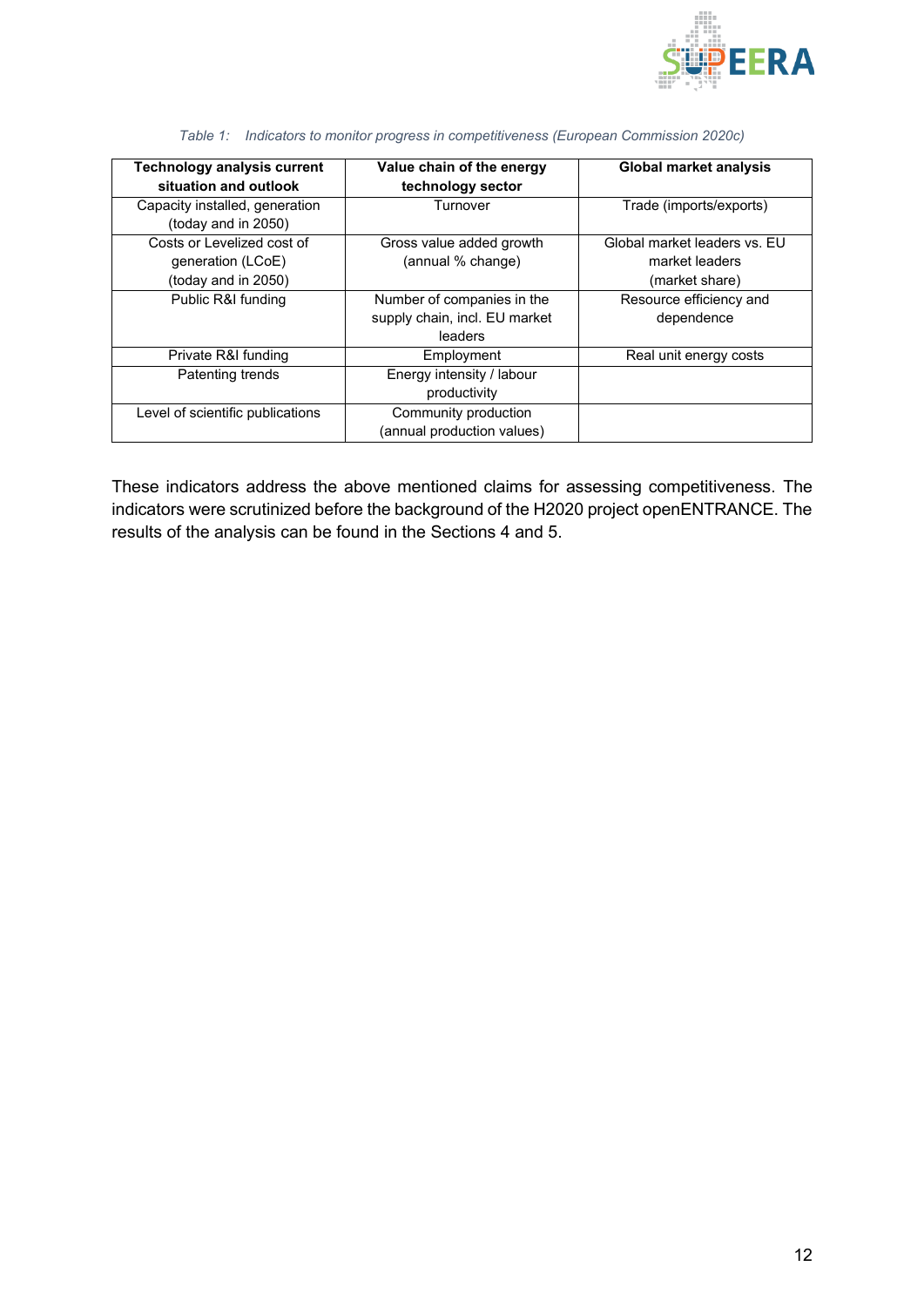

### <span id="page-12-0"></span>**III APPROACH**

The process of selecting the indicators is a multi-step procedure, which will be presented in the following (c. Figure 1).



*Figure 1: A systematic indicator selection approach*

The first step consists of a comprehensive review of available literature dealing with decarbonisation and competitiveness of the energy sector.

Although a wide spread literature review was carried out, the focus was on the following studies: European Commission (2017), CoGEn Project (2019) and the Global Competitiveness Report 2018 (Schwab 2019). These studies provide a background in which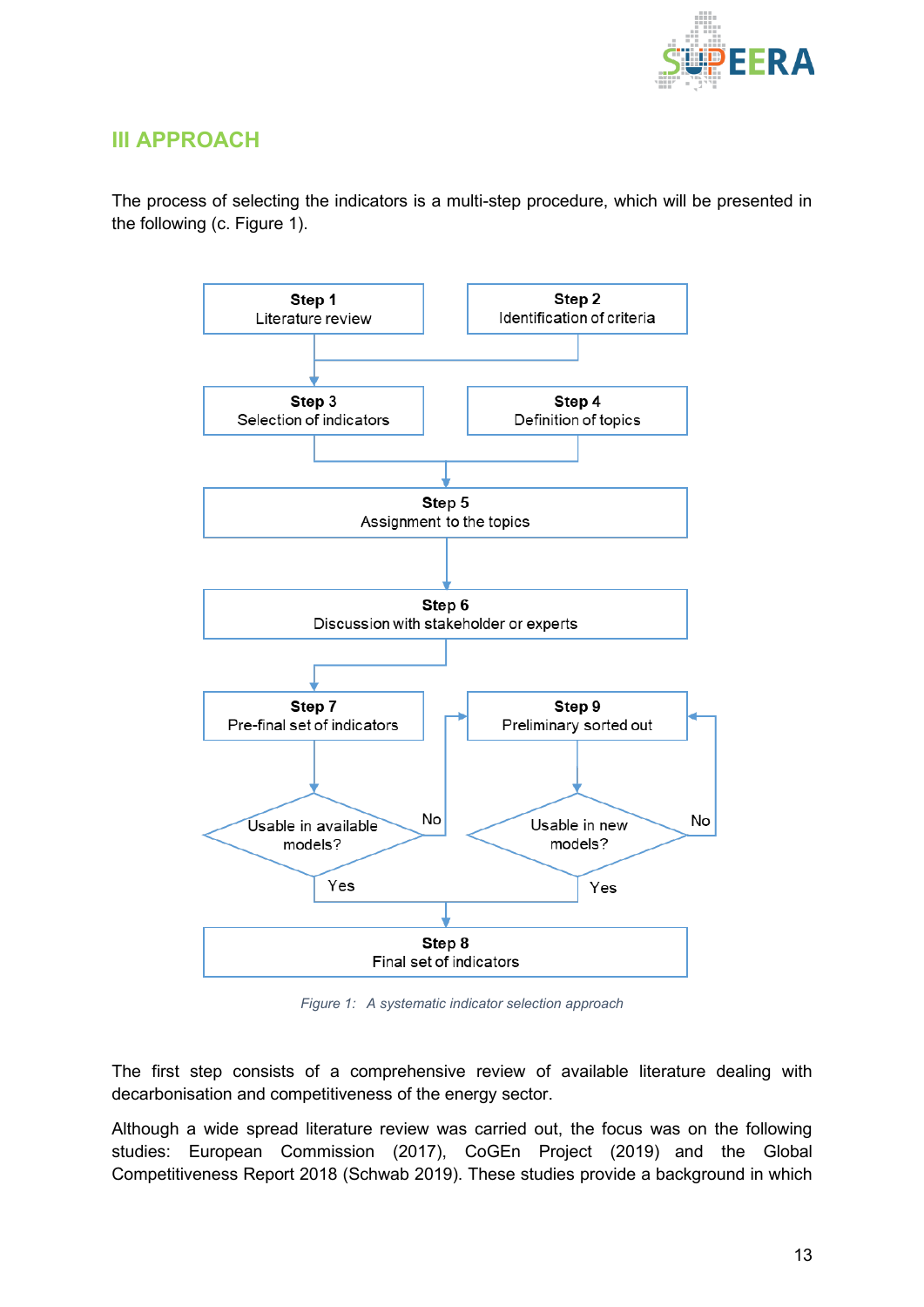

the most up-to-date indicators are listed. The additional references were used to fill possible gaps in the main studies.

In parallel to Step 1, criteria are developed (Step 2), to carry out a first quality check of the available indicators. All indicators has to fulfil the following criteria:

- Relevance or coherence: Selected indicators should be relevant to measure decarbonisation and competitiveness of the energy sector in each considered country;
- Consistence: Indicators should be described and calculated consistently for all countries to ensure that the indicators between different countries can be compared with each other;
- Suitable communication: Indicators should be easy to understand and suitable to communicate and implement, especially by non-experts;
- Transparency: Indicators should be transparent to the academia, the industry as well as the public;
- Traceability: Indicators should be traceable in order to assess the development by comparing historical conditions.

All these criteria affect the availability of data necessary to calculate the indicators. The required data should be widely available to the public. Furthermore, they should also fulfil the above-mentioned criteria. This can be expected, when existing Eurostat data or other official data sources are used. However, since the focus of the project is to evaluate future developments, the use of statistical data or other data will be limited to describe current situation (s. below).

Based on the criteria defined above, in Step 3 indicators not fulfilling the requirements were excluded. This step intends to identify commonly and applicably used indicators based on the literature review. The exclusion process depends on internal expert judgement.

To structure the in Step 3 identified indicators it is recommended to define topics, which characterize the system under review. The topics shall help to detect gaps not addressed by the selected indicators.

In case of this study, five topics were identified:

- 1. Decarbonisation of the economy
- 2. Energy security, solidarity and trust
- 3. Energy efficiency and moderation of demand
- 4. Integrated internal energy market
- 5. Research, innovation and competitiveness

The five topics refer to the facets of decarbonisation and competitiveness discussed in Section 2. They also link to the dimensions of the Energy Union. The dimensions are energy security, energy efficiency, internal energy market/market integration, decarbonisation and innovation & competition (Regulation 2018/1999/EU).

Additionally, to minimize the risk of overlooking important aspects areas of relevance were defined. In these areas, the indicators were combined and categorised.

In Step 5, those indicators that do not fit to the topics were excluded.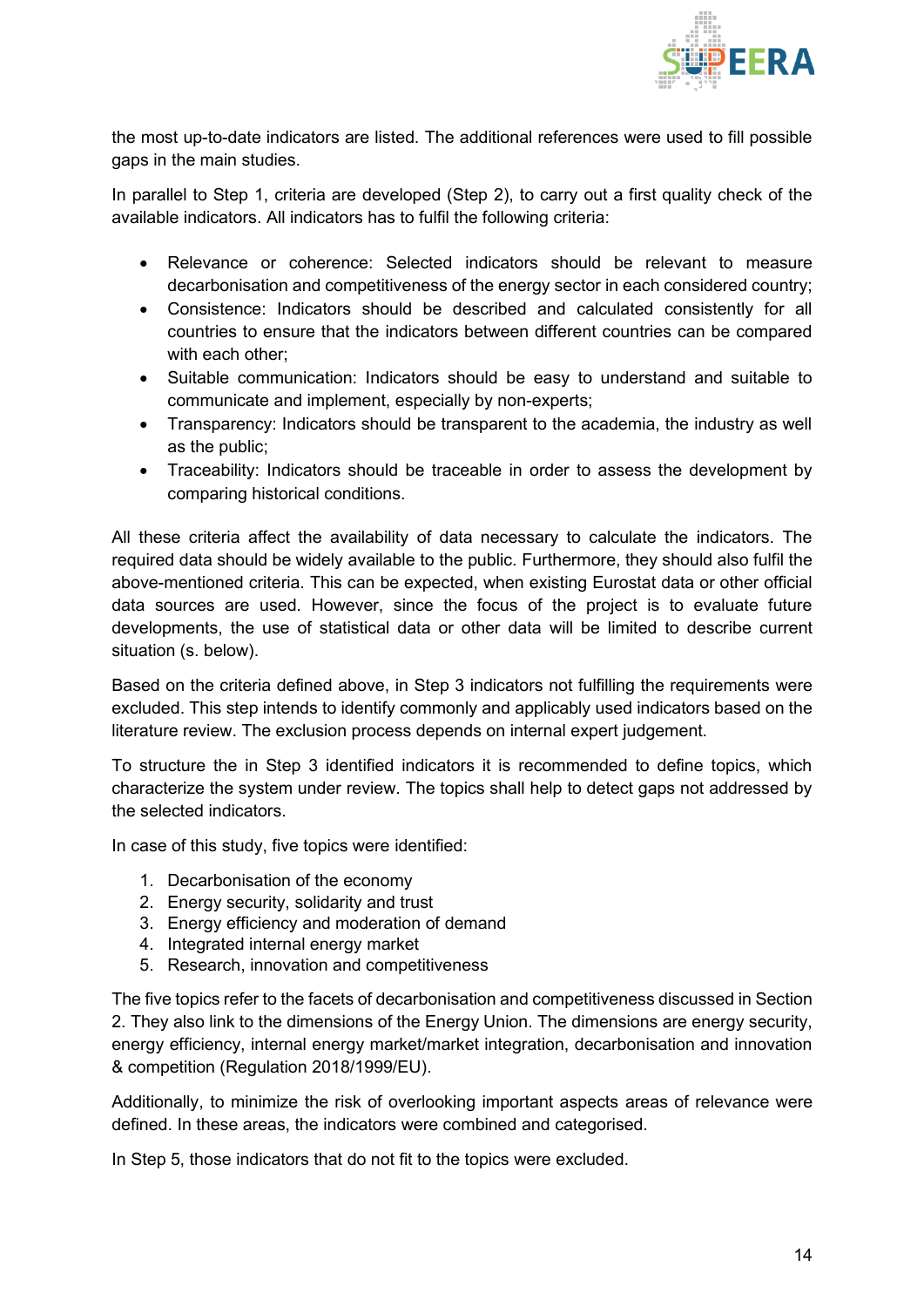

The ordering of the first four steps is arbitrary. A changed ordering would lead to the same outcome of Step 5.

The identified list of indicators should be presented to experts and stakeholders to discuss whether the pre-selected indicators are applicable or extensive enough. This process allows amendments and supplements of the selected indicators to evolve into a more applicable set. Another reason for the involvement of experts and stakeholder is to verify the relevance of the selected indicators.

As experts, the Coordinators of the Joint Programs of EERA were contacted. Due to the Corona crisis, a survey substituted the original planned workshop. The survey included all in Step 5 defined indicators. These were categorised along the topics. Each coordinator had the opportunity to assess each indicator, differing between highly relevant, relevant, less relevant and not relevant in respect to decarbonisation and competitiveness. Furthermore, "no answer" was also possible. The coordinator had also the possibility to amend indicators.

Of the 20 coordinators, only five reacted, of which only four answers were usable for any serious analysis. Considering the low number of participants, the project team refrained to make use of the findings. Instead, project-internal experts were consulted to reach a further quality check, i.e. to get additional assessments whether the list is plausible and complete, considering the current state of research. Despite a general approval, they also pointed to ongoing research. This research will be considered in an updated version of the set of indicators in a later stage of the project.

Step 7 sees a pre-final set of indicators, after the discussion with stakeholders and experts. The pre-final set of indicators comprises all indicators, which are presented in this study, i.e. in the Sections 4 and 5.

Since the indicators will be used to assess innovative technologies as well as future policies, a further requirement for selecting indicators is whether they could be linked to energy system models or energy-related models. Due to this, scenario-based analysis and assessment of innovative technologies and policies are possible.

Only models considered in the H2020 project openENTRANCE have been taken into account in the analysis. Therefore, two interviews with the project coordinator of openENTRANCE were conducted, resulting in a final set of indicators. Due to the current state of the project openENTRANCE only the energy system model GENeSYS-MOD was included in the selection process.

GENeSYS-MOD or Global Energy System Model is an open-access multi-regional energy system model. Amongst others the EU27 Member States, Norway, Switzerland, and UK are included. The model considers electricity, transport, and heating/cooling. It is a linear programming optimizing model with total system cost minimizing as the objective function [\(https://openenergy-platform.org/factsheets/frameworks/73/;](https://openenergy-platform.org/factsheets/frameworks/73/) accessed 20.12.2020).

Finally, those indicators, which are connected to GENeSYS-MOD were selected. Section 4 shows the final set of indicators. In addition, Section 5 reveals those indicators identified in Step 7, but are not linked to GENeSYS-MOD. As the project openENTRANCE evolves, further models will be scrutinized to identify additional connections to indicators.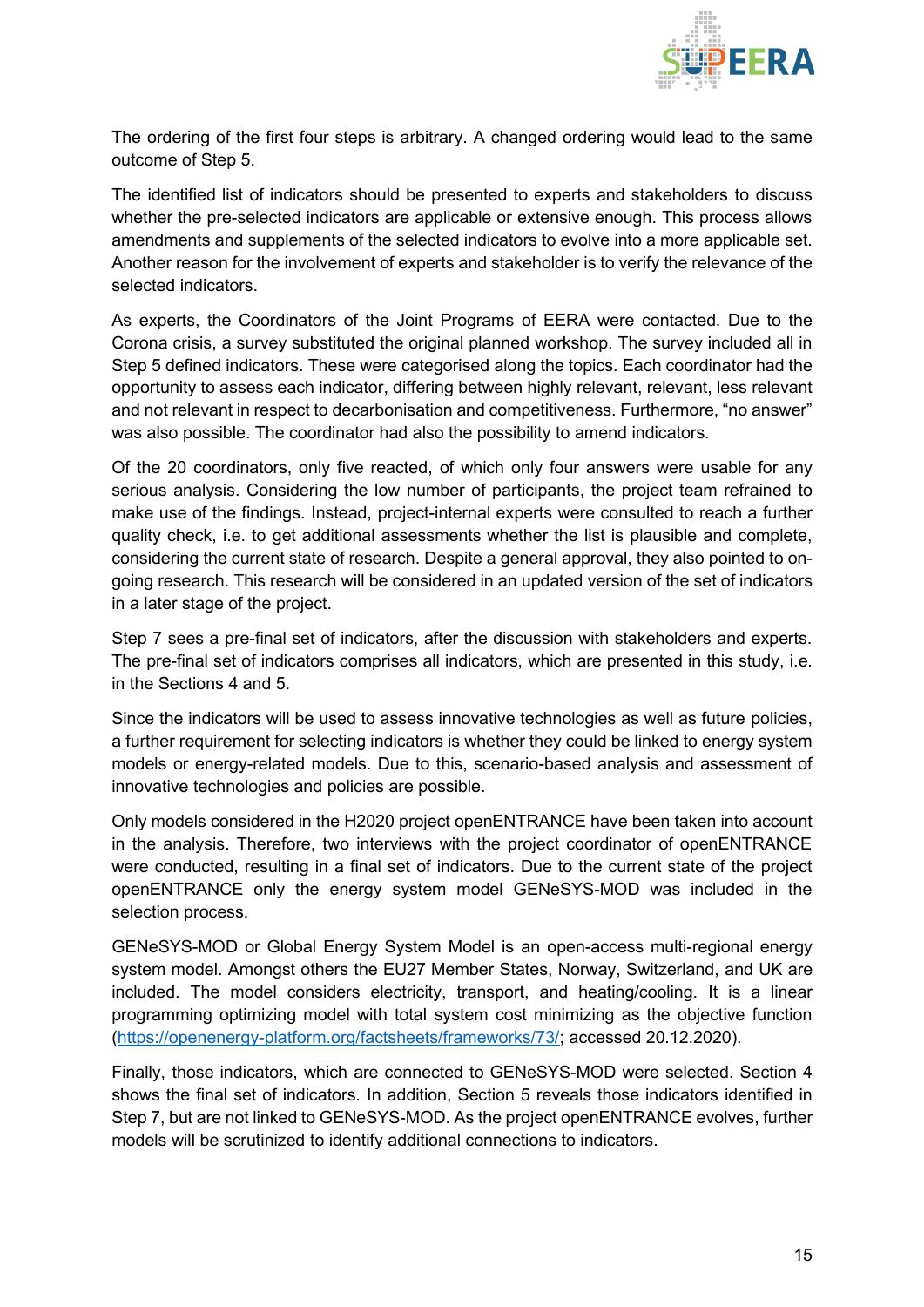

## <span id="page-15-0"></span>**IV SELECTED INDICATORS**

In the following those indicators are presented, which can be linked to GENeSYS-MOD. The indicators are assigned to five topics:

- 1. Decarbonisation of the economy
- 2. Energy security, solidarity and trust
- 3. Energy efficiency and moderation of demand
- 4. Integrated internal energy market
- 5. Research, innovation and competitiveness

The five topics refer to the facets of decarbonisation and competitiveness discussed in Section 2. They also link to the dimensions of the Energy Union. The dimensions are energy security, energy efficiency, internal energy market/market integration, decarbonisation and innovation & competition (Regulation 2018/1999/EU).

Each indicator is depicted in a table containing the following information:

- Area of relevance
- Description
- Unit
- Motivation
- Supporting indicators
- Geographical coverage
- Model
- Additional remarks
- Reference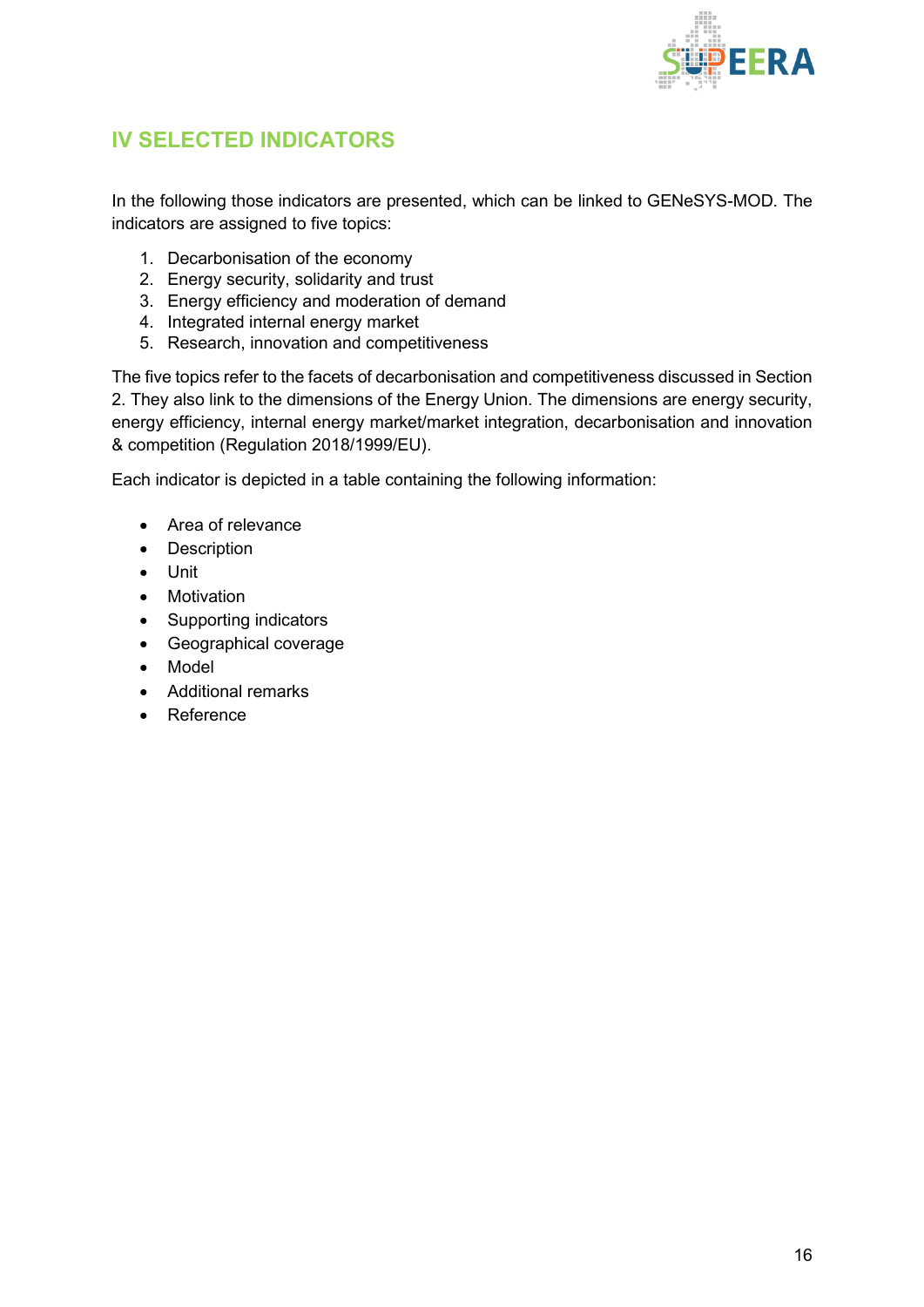

### **4.1**

## <span id="page-16-0"></span>**4.1 Topic 1: Decarbonisation of the economy**

#### <span id="page-16-1"></span>4.1.1 Indicator: Greenhouse gas emission reduction

| <b>Item</b>               | <b>Explanation</b>                                                                                                                                                                                           |  |
|---------------------------|--------------------------------------------------------------------------------------------------------------------------------------------------------------------------------------------------------------|--|
| Area of relevance         | Renewable energy                                                                                                                                                                                             |  |
| Description               | Total greenhouse gas emissions of a country in a specific year<br>compared to 1990.<br>The indicator includes indirect $CO2$ emissions and emissions from<br>international aviation.                         |  |
| Unit                      | Index number, base year 1990 = 100                                                                                                                                                                           |  |
| Motivation                | The indicator monitors the progress towards the EU's decarbonisation<br>targets.                                                                                                                             |  |
| Supporting indicators     | Greenhouse gas emission reduction - Industry<br>$\bullet$<br>Greenhouse gas emission reduction - Transport<br>Greenhouse gas emission reduction - Services<br>Greenhouse gas emission reduction - Households |  |
| Geographical coverage     | EU27 Member States, Norway, Switzerland and UK                                                                                                                                                               |  |
| Model                     | <b>GENeSYS-MOD</b>                                                                                                                                                                                           |  |
| <b>Additional remarks</b> | GENeSYS-MOD is lacking emissions from agriculture, land use, land<br>use change.                                                                                                                             |  |
| Reference                 | European Commission (2017)                                                                                                                                                                                   |  |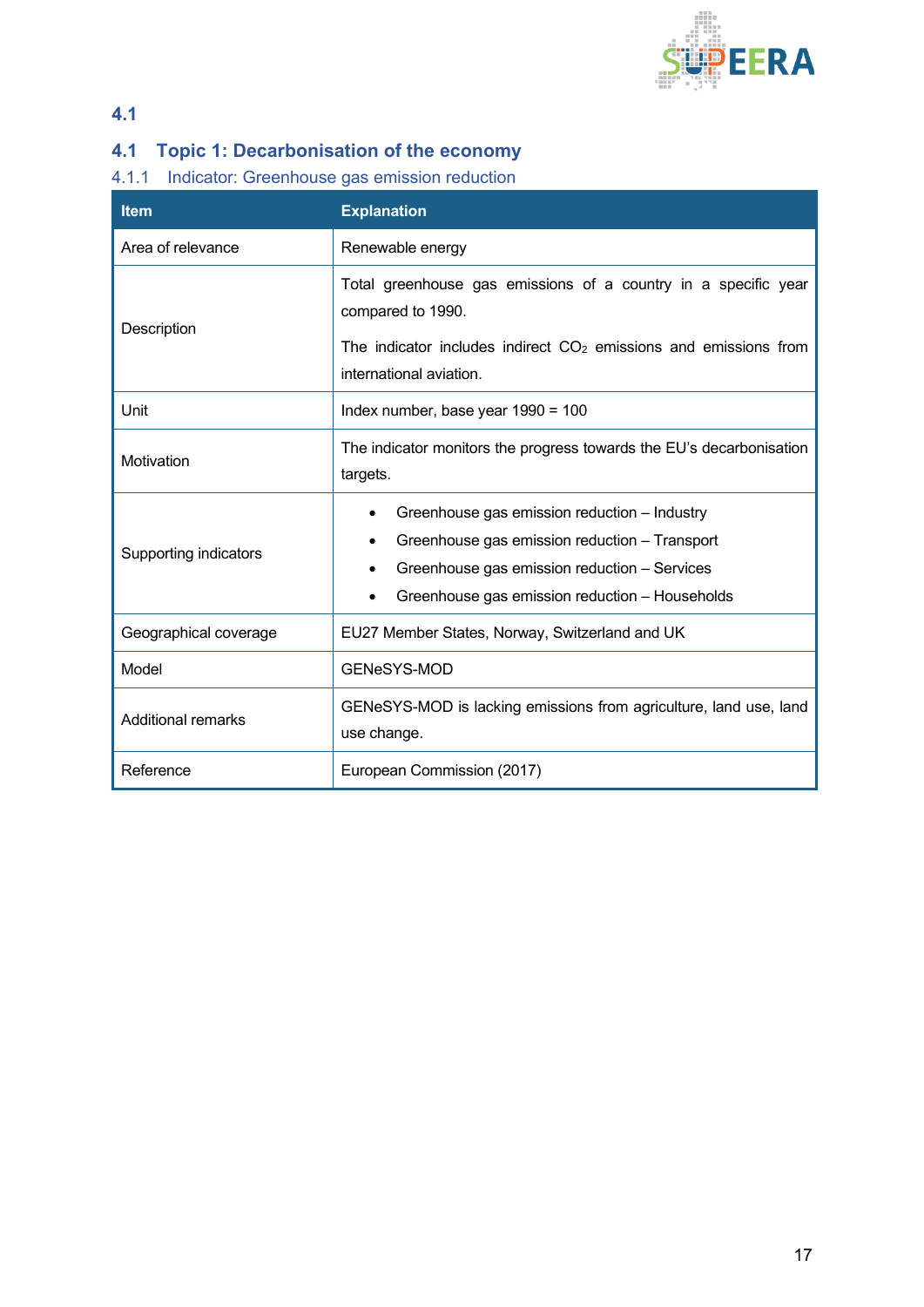

<span id="page-17-0"></span>4.1.2 Indicator: Gap between greenhouse gas emissions and NECP target in Effort-Sharing sectors

| <b>Item</b>           | <b>Explanation</b>                                                                                                                                                                                                                                                                                                                                    |
|-----------------------|-------------------------------------------------------------------------------------------------------------------------------------------------------------------------------------------------------------------------------------------------------------------------------------------------------------------------------------------------------|
| Area of relevance     | Renewable energy                                                                                                                                                                                                                                                                                                                                      |
| Description           | Greenhouse gas emissions of Effort-Sharing sectors compared to<br>NECP target                                                                                                                                                                                                                                                                         |
| Unit                  | $\frac{0}{0}$                                                                                                                                                                                                                                                                                                                                         |
| Motivation            | The indicator is used to monitor the progress in the sectors not covered<br>by the EU emissions trading system.<br>The Effort-Sharing Decision sets national binding targets to be met<br>through mitigation action in the Effort-Sharing sectors (transport,                                                                                         |
|                       | buildings, small businesses and services, agriculture and waste).                                                                                                                                                                                                                                                                                     |
| Supporting indicator  |                                                                                                                                                                                                                                                                                                                                                       |
| Geographical coverage | EU27 Member States, UK                                                                                                                                                                                                                                                                                                                                |
| Model                 | <b>GENeSYS-MOD</b>                                                                                                                                                                                                                                                                                                                                    |
| Additional remarks    | NECP targets are not included in GENeSYS-MOD. They need to be<br>taken<br>from<br>respective<br>the<br>homepage<br>https://ec.europa.eu/energy/topics/energy-strategy/national-energy-<br>climate-plans en<br>Only Member States are obliged to deliver NECPs. UK submitted their<br>NECP shortly before the end of 2020 (European Commission 2020d). |
| Reference             | European Commission (2017)                                                                                                                                                                                                                                                                                                                            |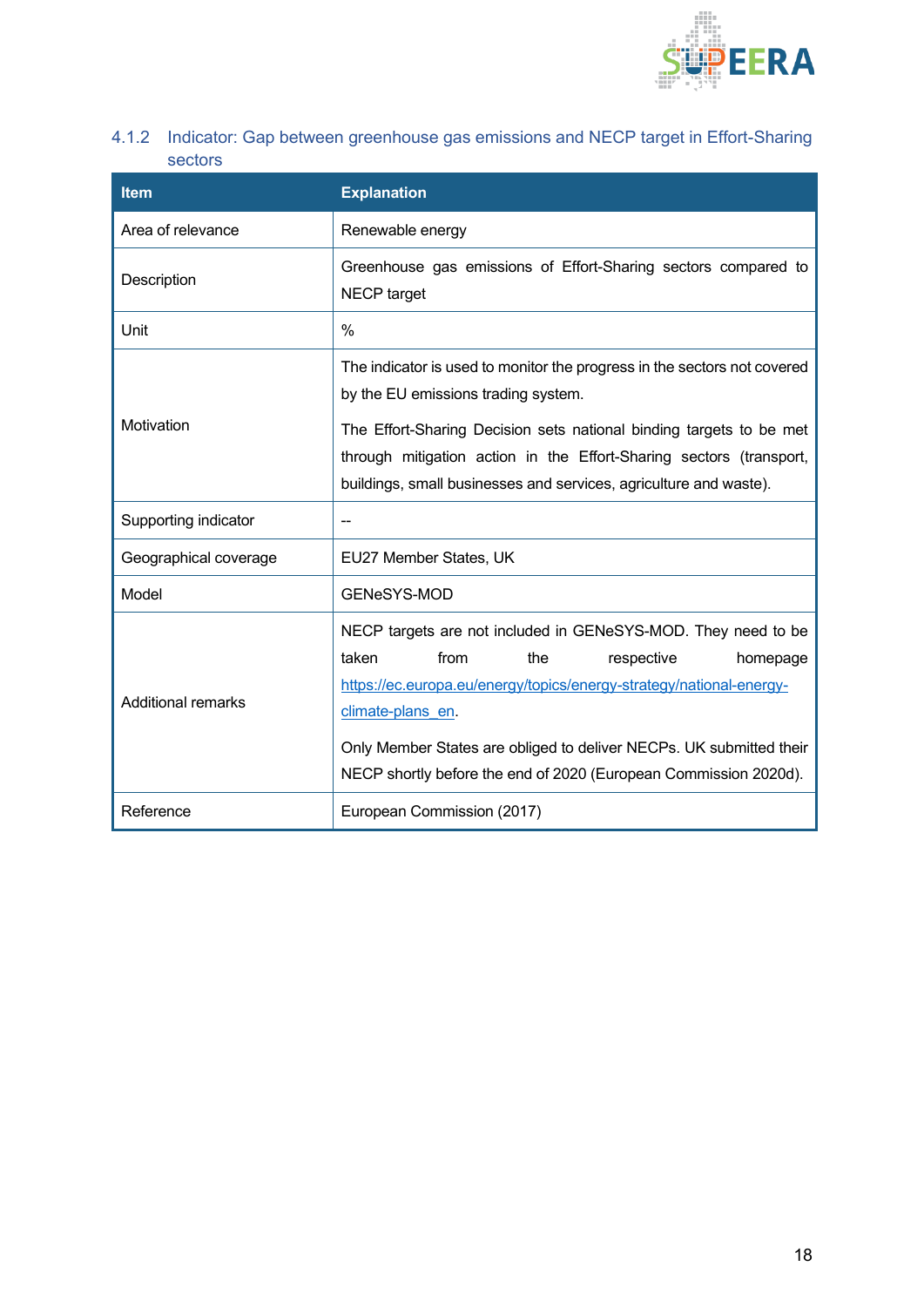

### <span id="page-18-0"></span>4.1.3 Indicator: Greenhouse gas intensity

| <b>Item</b>               | <b>Explanation</b>                                                                                                                 |  |
|---------------------------|------------------------------------------------------------------------------------------------------------------------------------|--|
| Area of relevance         | Renewable energy                                                                                                                   |  |
| Description               | Greenhouse gas emissions of a country in respect to national Gross<br>Domestic Product (GDP)                                       |  |
| Unit                      | Mg/EUR                                                                                                                             |  |
| Motivation                | The indicator is relevant from the decarbonisation perspective and is<br>used as a global sustainability indicator.                |  |
| Supporting indicators     | Greenhouse gas intensity per capita [Unit: Mg/inhabitant]<br>Greenhouse gas intensity of power & heat generation [Unit:<br>Mg/MWh] |  |
| Geographical coverage     | EU27 Member States, Norway, Switzerland and UK                                                                                     |  |
| Model                     | GENeSYS-MOD                                                                                                                        |  |
| <b>Additional remarks</b> | Population and GDP developments have to be taken from Eurostat.                                                                    |  |
| Reference                 | European Commission (2017)                                                                                                         |  |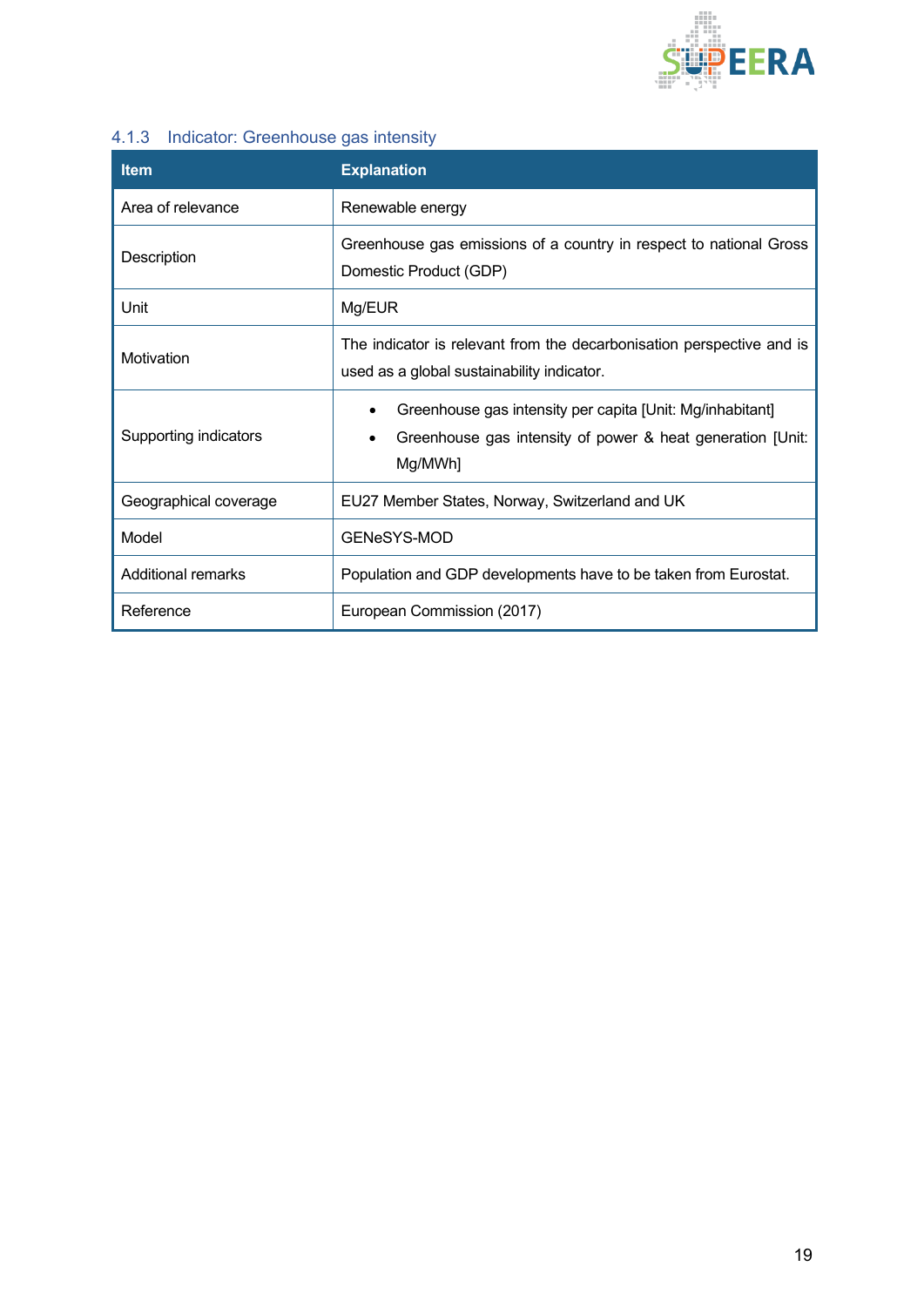

## <span id="page-19-0"></span>4.1.4 Indicator: Renewable energy share

| <b>Item</b>               | <b>Explanation</b>                                                                                                                                                                                                                                                                                            |
|---------------------------|---------------------------------------------------------------------------------------------------------------------------------------------------------------------------------------------------------------------------------------------------------------------------------------------------------------|
| Area of relevance         | Renewable energy                                                                                                                                                                                                                                                                                              |
| Description               | Energy generation by renewable energy sources in respect to gross<br>final energy consumption                                                                                                                                                                                                                 |
| Unit                      | $\frac{0}{0}$                                                                                                                                                                                                                                                                                                 |
| Motivation                | The progress on renewable energy penetration gives an important<br>indication of the extent of decarbonisation of the energy system.                                                                                                                                                                          |
| Supporting indicators     | Renewable energy share - Electricity<br>$\bullet$<br>Renewable energy share - Heating & cooling<br>$\bullet$<br>Renewable energy share - Transport<br>Additionally, following indicators are taken into account:<br>Fossil fuels avoidance by RES<br>$\bullet$<br>Greenhouse gas emissions avoided due to RES |
| Geographical coverage     | EU27 Member States, Norway, Switzerland and UK                                                                                                                                                                                                                                                                |
| Model                     | <b>GENeSYS-MOD</b>                                                                                                                                                                                                                                                                                            |
| <b>Additional remarks</b> | The supporting indicators "Fossil fuels avoidance by RES" and<br>"Greenhouse gas emissions avoided due to RES" need additional<br>calculations.                                                                                                                                                               |
| Reference                 | European Commission (2017)                                                                                                                                                                                                                                                                                    |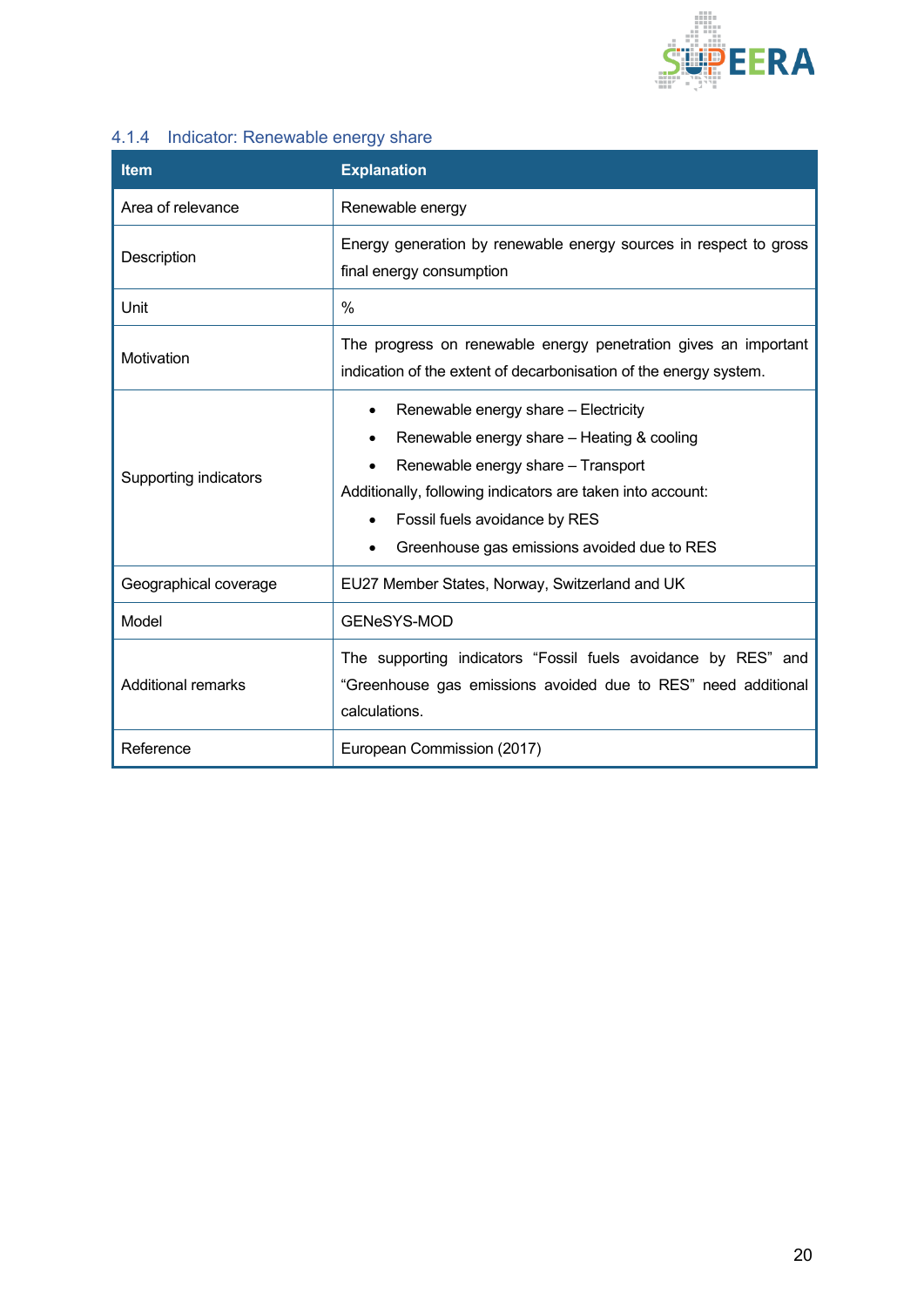

| <b>Item</b>           | <b>Explanation</b>                                                                                                                            |
|-----------------------|-----------------------------------------------------------------------------------------------------------------------------------------------|
| Area of relevance     | Business regulation of the EU Member States                                                                                                   |
| Description           | Costs to implement decarbonized energy system in respect to per-<br>capita income                                                             |
| Unit                  | %                                                                                                                                             |
| Motivation            | This indicator can provide an indication of the business dynamism of<br>the decarbonized system.                                              |
| Supporting indicator  |                                                                                                                                               |
| Geographical coverage | EU27 Member States, Norway, Switzerland and UK                                                                                                |
| Model                 | <b>GENeSYS-MOD</b>                                                                                                                            |
| Additional remarks    | GENeSYS-MOD calculates costs for establishing new capacities. To<br>calculate the indicator data in respect to income per capita is required. |
| Reference             | Schwab (2019)                                                                                                                                 |

## <span id="page-20-0"></span>4.1.5 Indicator: Relative costs to implement decarbonized systems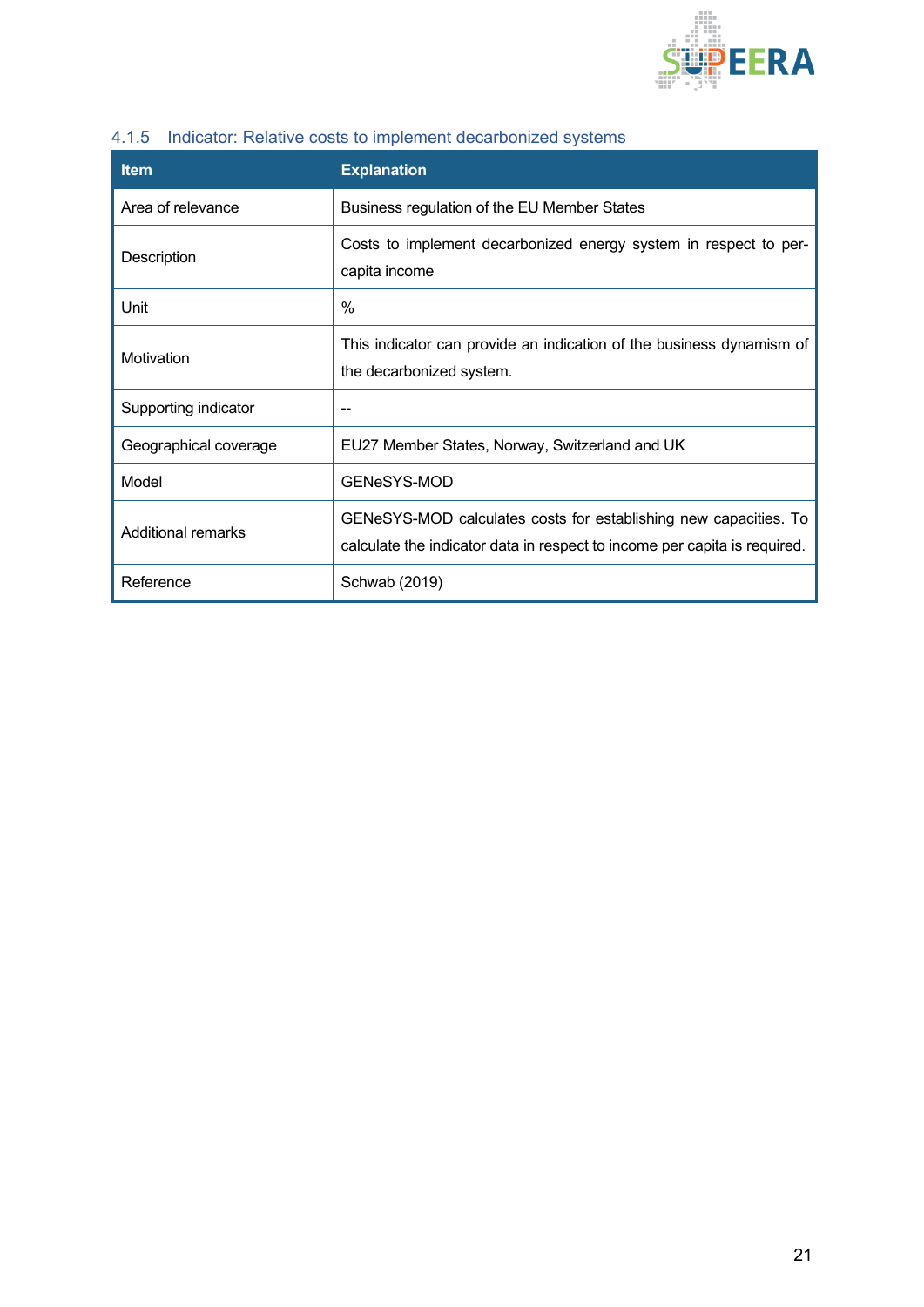

# <span id="page-21-0"></span>**4.2 Topic 2: Energy security, solidarity and trust**

### <span id="page-21-1"></span>4.2.1 Indicator: Net import dependence

| <b>Item</b>               | <b>Explanation</b>                                                                                                                                                                                                                                                                |  |  |
|---------------------------|-----------------------------------------------------------------------------------------------------------------------------------------------------------------------------------------------------------------------------------------------------------------------------------|--|--|
| Area of relevance         | Self-sufficient market-size                                                                                                                                                                                                                                                       |  |  |
| Description               | Total net imports of energy carriers in respect to total gross inland<br>energy consumption.<br>The indicator includes energy consumption of maritime bunkers.                                                                                                                    |  |  |
| Unit                      | MJ/MJ                                                                                                                                                                                                                                                                             |  |  |
| Motivation                | Net import dependence is the basic indicator to reflect the self-sufficient<br>market-size.                                                                                                                                                                                       |  |  |
| Supporting indicators     | Net import dependence - Natural gas<br>$\bullet$<br>Net import dependence - Crude oil<br>Net import dependence - Hard coal<br>Net import dependence - Nuclear fuels<br>Net import dependence - Electricity<br>Net import dependence - Biomass<br>Net import dependence - Hydrogen |  |  |
| Geographical coverage     | EU27 Member States, Norway, Switzerland and UK                                                                                                                                                                                                                                    |  |  |
| Model                     | <b>GENeSYS-MOD</b>                                                                                                                                                                                                                                                                |  |  |
| <b>Additional remarks</b> | Bunkers might have to be omitted.                                                                                                                                                                                                                                                 |  |  |
| Reference                 | European Commission (2017)                                                                                                                                                                                                                                                        |  |  |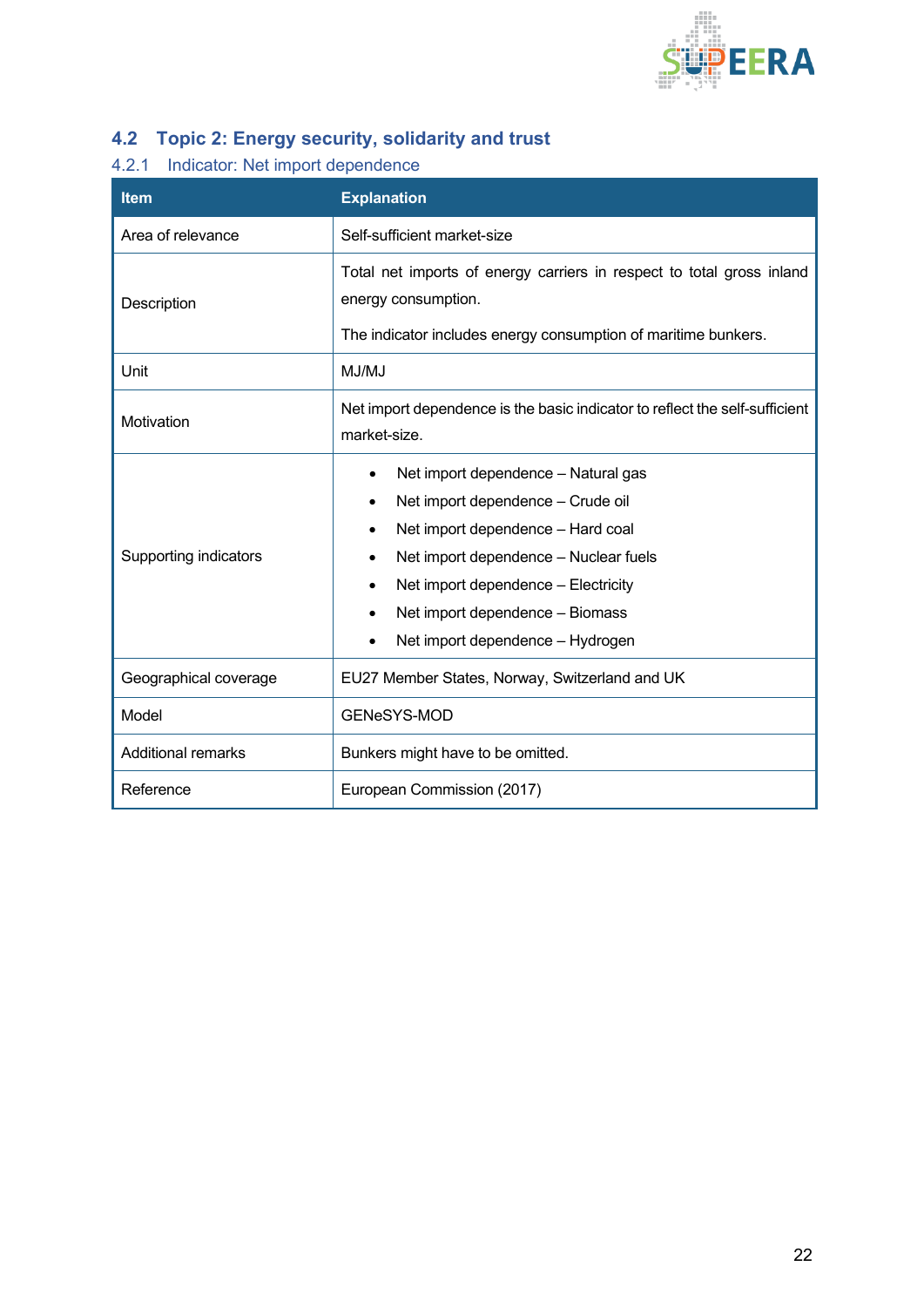

## <span id="page-22-0"></span>**4.3 Topic 3: Energy efficiency and moderation of demand**

### <span id="page-22-1"></span>4.3.1 Indicator: Primary energy consumption

| <b>Item</b>                  | <b>Explanation</b>                                                                                                                                                                                                                                                           |
|------------------------------|------------------------------------------------------------------------------------------------------------------------------------------------------------------------------------------------------------------------------------------------------------------------------|
| Area of relevance            | Overarching                                                                                                                                                                                                                                                                  |
| Description                  | Total energy demand of a country.<br>The indicator covers the consumption of the energy sector itself, losses<br>during transformation and distribution of energy, and the final<br>consumption by end users, but excludes energy carriers used for non-<br>energy purposes. |
| Unit                         | TWh                                                                                                                                                                                                                                                                          |
| Motivation                   | The indicator monitors the changes in primary energy consumption.<br>The Energy Efficiency Directive translates the energy efficiency targets<br>into maximum levels of primary energy consumption by 2020 and 2030.<br>Primary energy consumption - Natural gas             |
| <b>Supporting indicators</b> | Primary energy consumption - Crude oil<br>Primary energy consumption - Hard coal<br>Primary energy consumption - Nuclear<br>Primary energy consumption - Wind<br>Primary energy consumption - Photovoltaic / Solar<br>Primary energy consumption - Biomass                   |
| Geographical coverage        | EU27 Member States, Norway, Switzerland and UK                                                                                                                                                                                                                               |
| Model                        | GENeSYS-MOD                                                                                                                                                                                                                                                                  |
| <b>Additional remarks</b>    |                                                                                                                                                                                                                                                                              |
| Reference                    | European Commission (2017)                                                                                                                                                                                                                                                   |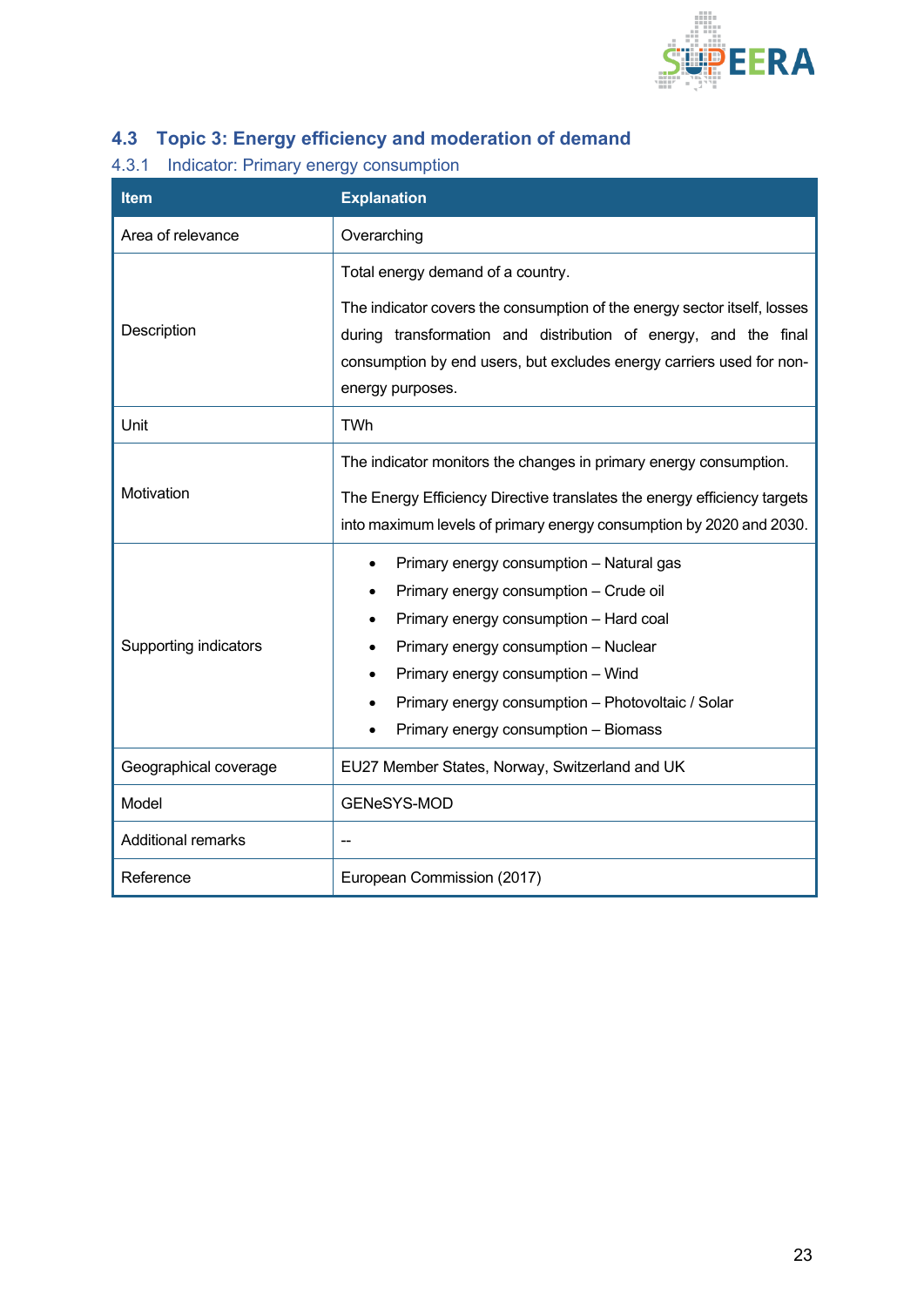

### <span id="page-23-0"></span>4.3.2 Indicator: Final energy consumption

| <b>Item</b>               | <b>Explanation</b>                                                                                                                                                                                               |  |  |  |
|---------------------------|------------------------------------------------------------------------------------------------------------------------------------------------------------------------------------------------------------------|--|--|--|
| Area of relevance         | Overarching                                                                                                                                                                                                      |  |  |  |
| Description               | Total energy consumed by end users, excluding self-consumption by<br>the energy sector.                                                                                                                          |  |  |  |
| Unit                      | <b>TWh</b>                                                                                                                                                                                                       |  |  |  |
| Motivation                | The indicator monitors the changes in final energy consumption.<br>The Energy Efficiency Directive translates the energy efficiency targets<br>into maximum levels of final energy consumption by 2020 and 2030. |  |  |  |
| Supporting indicators     | Final energy consumption - Industry<br>Final energy consumption - Transport<br>Final energy consumption - Services<br>Final energy consumption - Households                                                      |  |  |  |
| Geographical coverage     | EU27 Member States, Norway, Switzerland and UK                                                                                                                                                                   |  |  |  |
| Model                     | <b>GENeSYS-MOD</b>                                                                                                                                                                                               |  |  |  |
| <b>Additional remarks</b> | Self-consumption needs to be calculated additionally.                                                                                                                                                            |  |  |  |
| Reference                 | European Commission (2017)                                                                                                                                                                                       |  |  |  |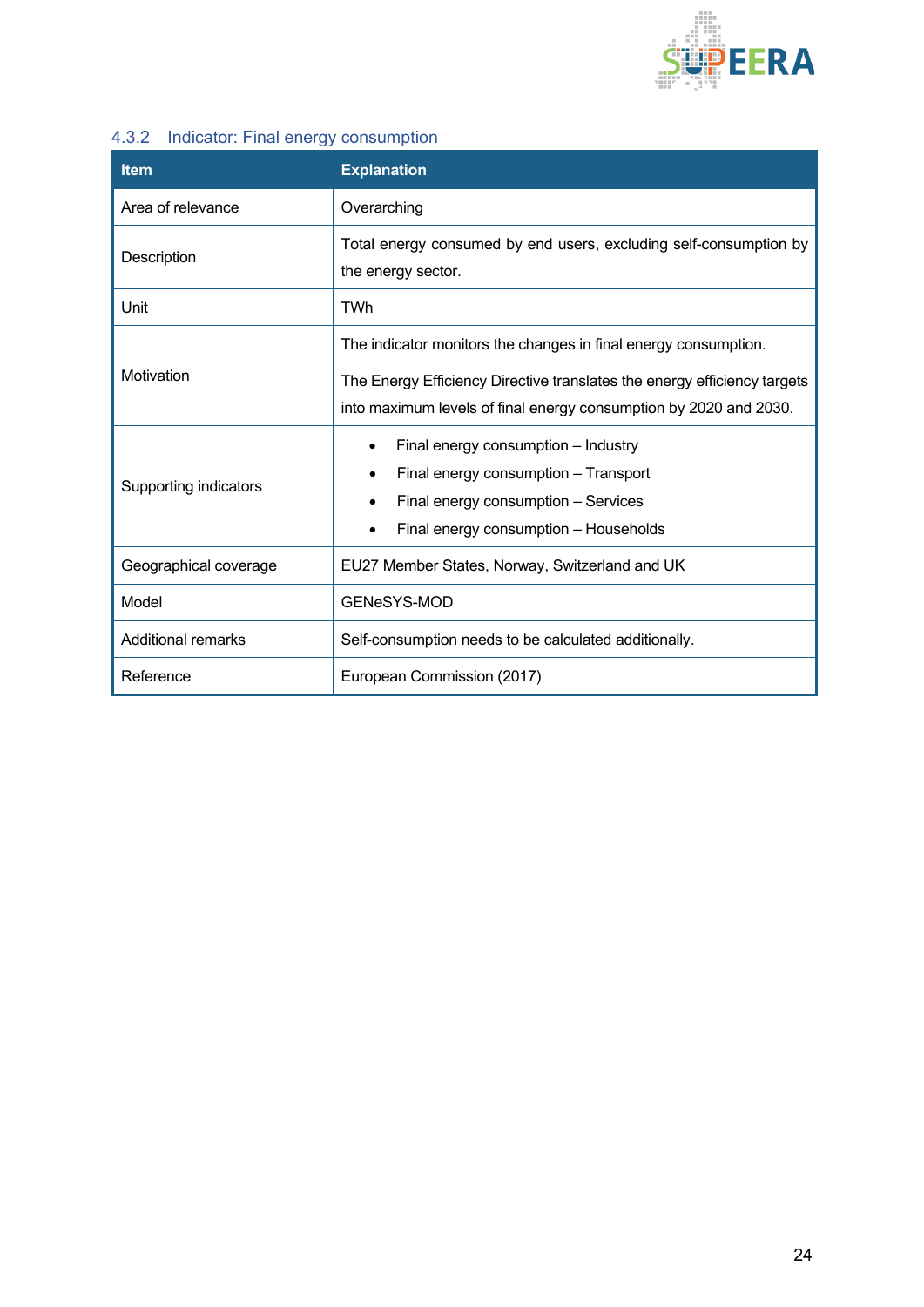

## <span id="page-24-0"></span>4.3.3 Indicator: Final energy intensity – industry

| <b>Item</b>               | <b>Explanation</b>                                                                                                                                                                                                                                                                                                                                                                                                                                                              |  |  |
|---------------------------|---------------------------------------------------------------------------------------------------------------------------------------------------------------------------------------------------------------------------------------------------------------------------------------------------------------------------------------------------------------------------------------------------------------------------------------------------------------------------------|--|--|
| Area of relevance         | Energy intensity/efficiency - industry                                                                                                                                                                                                                                                                                                                                                                                                                                          |  |  |
| Description               | Energy consumption in respect to value added of industry and<br>construction sector                                                                                                                                                                                                                                                                                                                                                                                             |  |  |
| Unit                      | MWh/EUR                                                                                                                                                                                                                                                                                                                                                                                                                                                                         |  |  |
| Motivation                | Monitoring sectoral energy-intensity developments can provide an<br>indication of progress in terms of energy efficiency by revealing the<br>extent to which energy consumption is decoupled from economic<br>growth, or the specific energy used in producing a unit of GDP or value<br>added.                                                                                                                                                                                 |  |  |
| Supporting indicator      |                                                                                                                                                                                                                                                                                                                                                                                                                                                                                 |  |  |
| Geographical coverage     | EU27 Member States, Norway, Switzerland and UK                                                                                                                                                                                                                                                                                                                                                                                                                                  |  |  |
| Model                     | <b>GENeSYS-MOD</b>                                                                                                                                                                                                                                                                                                                                                                                                                                                              |  |  |
| <b>Additional remarks</b> | GENeSYS-MOD calculates energy use of the industry. To calculate the<br>indicator information in respect to value added is required, which is not<br>provided by the model.<br>The indicator may be refined by also measuring final energy<br>consumption in respect to amount of physical output. The unit would be<br>MWh/Mg or MWh/m <sup>3</sup> . To calculate the refined indicator information in<br>respect to physical output is required, which is not provided by the |  |  |
|                           | model.                                                                                                                                                                                                                                                                                                                                                                                                                                                                          |  |  |
| Reference                 | European Commission (2017)                                                                                                                                                                                                                                                                                                                                                                                                                                                      |  |  |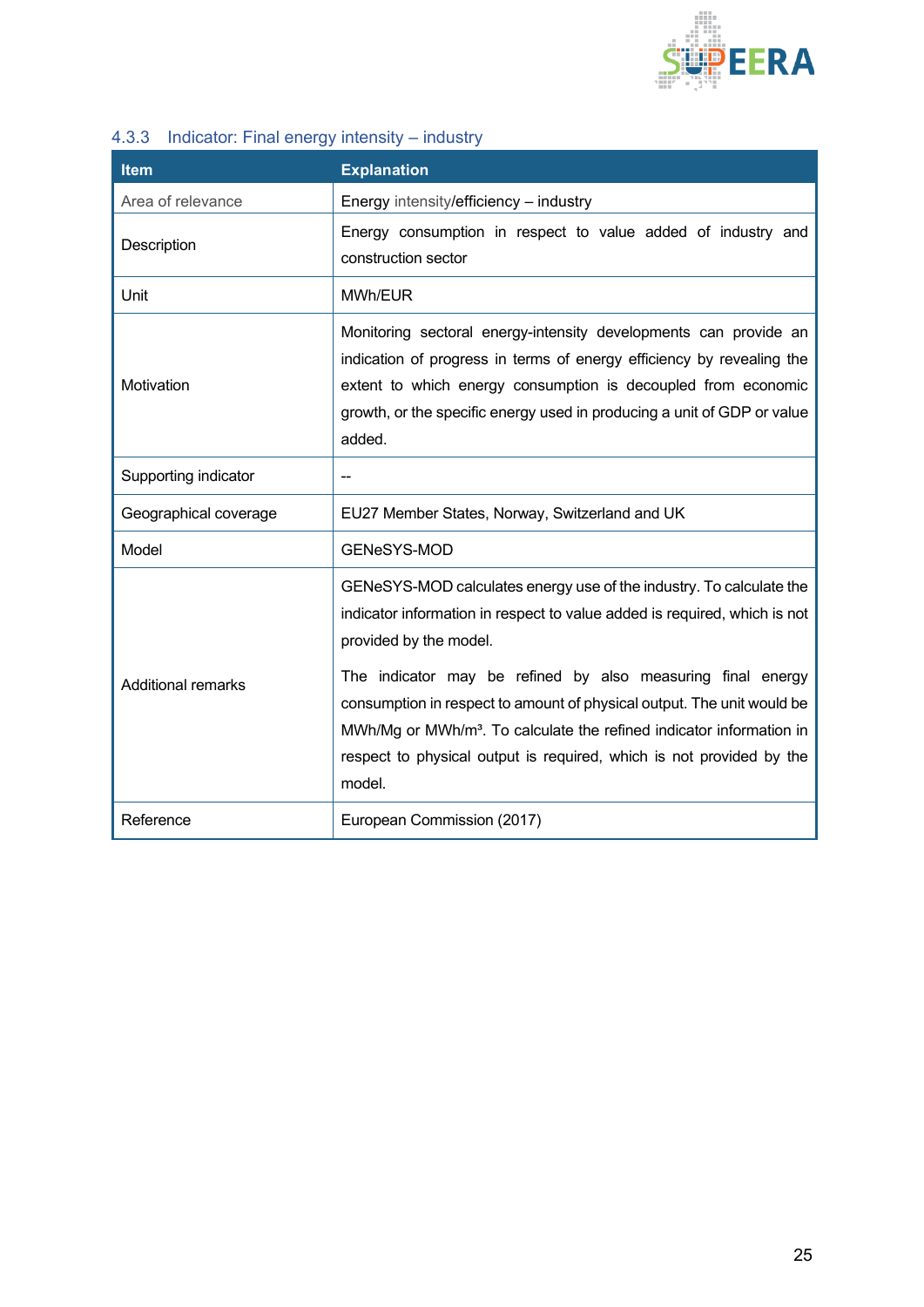

| <b>Item</b>           | <b>Explanation</b>                                                                                                                                                                       |
|-----------------------|------------------------------------------------------------------------------------------------------------------------------------------------------------------------------------------|
| Area of relevance     | Energy intensity/efficiency – transport                                                                                                                                                  |
| Description           | Energy used in respect to passenger-kilometre travelled                                                                                                                                  |
| Unit                  | MWh/Pkm                                                                                                                                                                                  |
| Motivation            | The indicator can compile an accurate picture of transport activities and<br>related energy consumption and enable in-depth analysis of energy-<br>efficiency developments in transport. |
| Supporting indicators | Share of collective transport in all passengers' transport<br>Final consumption in transport vs. passengers and freight<br>activities                                                    |
| Geographical coverage | EU27 Member States, Norway, Switzerland and UK                                                                                                                                           |
| Model                 | GENeSYS-MOD                                                                                                                                                                              |
| Additional remarks    |                                                                                                                                                                                          |
| Reference             | European Commission (2017)                                                                                                                                                               |

## <span id="page-25-0"></span>4.3.4 Indicator: Final energy consumption – transport: traffic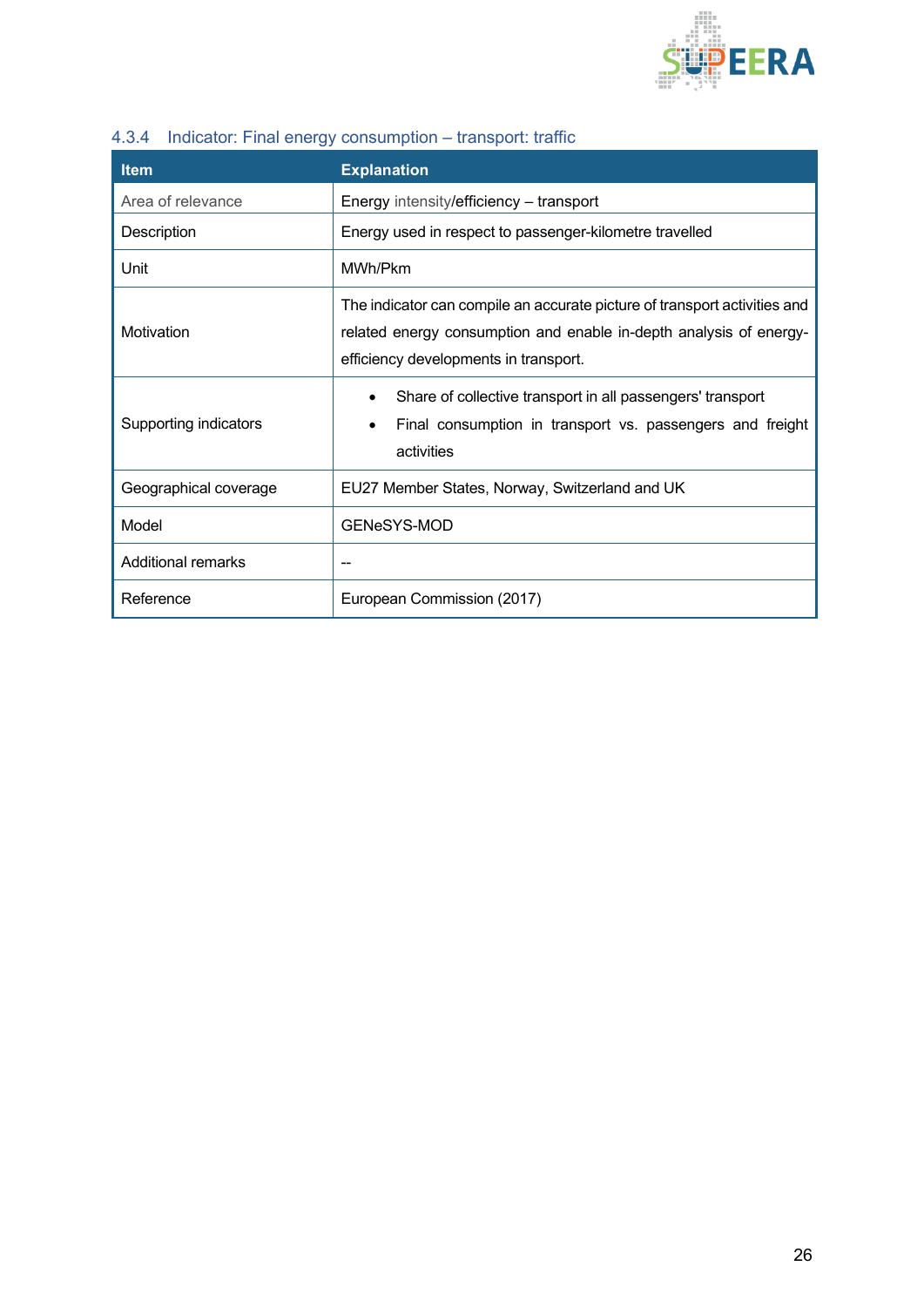

| <b>Item</b>               | <b>Explanation</b>                                                                                                                                                                       |
|---------------------------|------------------------------------------------------------------------------------------------------------------------------------------------------------------------------------------|
| Area of relevance         | Energy intensity/efficiency – transport                                                                                                                                                  |
| Description               | Energy used in respect to tonne-kilometres travelled                                                                                                                                     |
| Unit                      | MWh/tkm                                                                                                                                                                                  |
| Motivation                | The indicator can compile an accurate picture of transport activities and<br>related energy consumption and enable in-depth analysis of energy-<br>efficiency developments in transport. |
| Supporting indicator      | Final consumption in transport vs. passengers and freight activity                                                                                                                       |
| Geographical coverage     | EU27 Member States, Norway, Switzerland and UK                                                                                                                                           |
| Model                     | GENeSYS-MOD                                                                                                                                                                              |
| <b>Additional remarks</b> |                                                                                                                                                                                          |
| Reference                 | European Commission (2017)                                                                                                                                                               |

## <span id="page-26-0"></span>4.3.5 Indicator: Final energy consumption – transport: freight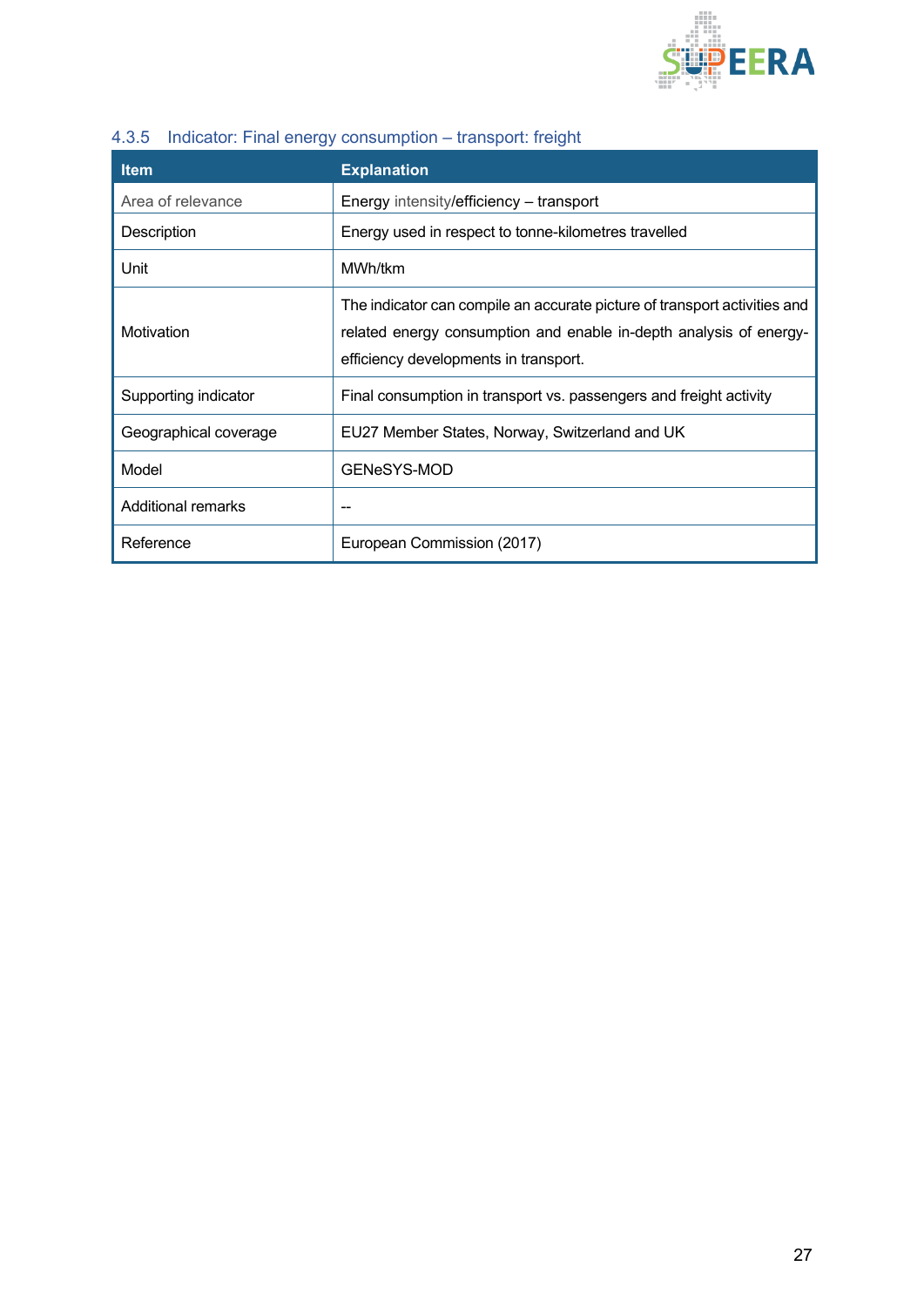

## <span id="page-27-0"></span>**4.4 Topic 4: Integrated internal energy market**

### <span id="page-27-1"></span>4.4.1 Indicator: Electricity interconnection capacity

| <b>Item</b>               | <b>Explanation</b>                                                                                                                                                                                                                                                                                                                            |
|---------------------------|-----------------------------------------------------------------------------------------------------------------------------------------------------------------------------------------------------------------------------------------------------------------------------------------------------------------------------------------------|
| Area of relevance         | Electricity and gas interconnections                                                                                                                                                                                                                                                                                                          |
| Description               | Electricity interconnection capacity of a country in respect to its total<br>generation capacity                                                                                                                                                                                                                                              |
| Unit                      | $\%$                                                                                                                                                                                                                                                                                                                                          |
| Motivation                | The 2030 climate & energy framework (European Commission 2020e)<br>referred to the need to monitor the deployment of smart grids and<br>interconnections between Member States against the agreed 2020<br>objective of electricity interconnections of at least 10% of national<br>installed production capacity, moving towards 15% by 2030. |
| Supporting indicator      | --                                                                                                                                                                                                                                                                                                                                            |
| Geographical coverage     | EU27 Member States, Norway, Switzerland and UK                                                                                                                                                                                                                                                                                                |
| Model                     | GENeSYS-MOD                                                                                                                                                                                                                                                                                                                                   |
| <b>Additional remarks</b> |                                                                                                                                                                                                                                                                                                                                               |
| Reference                 | European Commission (2017)                                                                                                                                                                                                                                                                                                                    |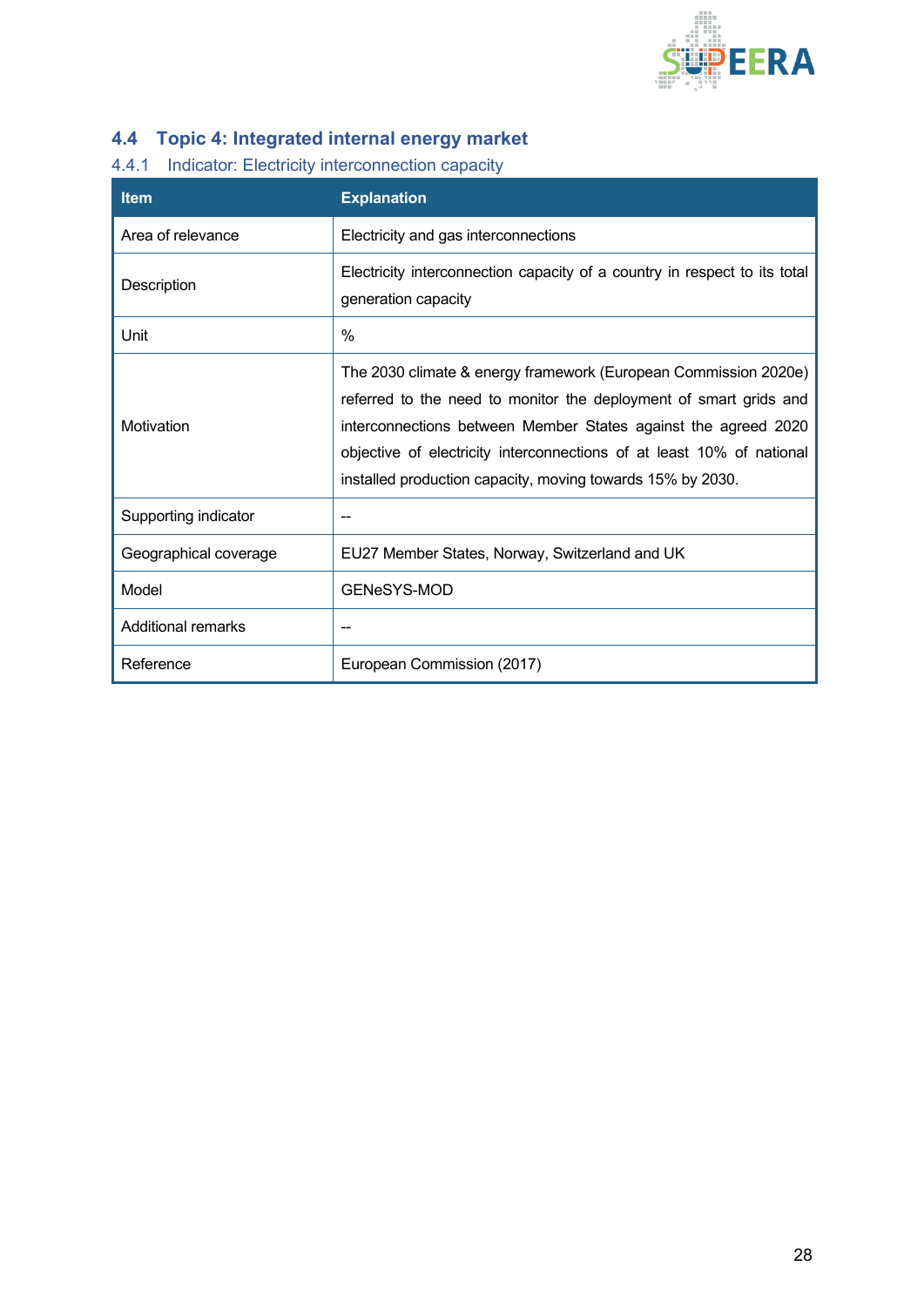

#### <span id="page-28-0"></span>4.4.2 Indicator: Gas interconnection capacity

| <b>Item</b>           | <b>Explanation</b>                                                                       |
|-----------------------|------------------------------------------------------------------------------------------|
| Area of relevance     | Electricity and gas interconnections                                                     |
| Description           | Gas interconnection capacity of a country in respect to its total<br>generation capacity |
| Unit                  | $\%$                                                                                     |
| Motivation            | Apart from electricity, gas is another important type of energy in the<br>energy market  |
| Supporting indicator  | --                                                                                       |
| Geographical coverage | EU27 Member States, Norway, Switzerland and UK                                           |
| Model                 | GENeSYS-MOD                                                                              |
| Additional remarks    | --                                                                                       |
| Reference             | European Commission (2017)                                                               |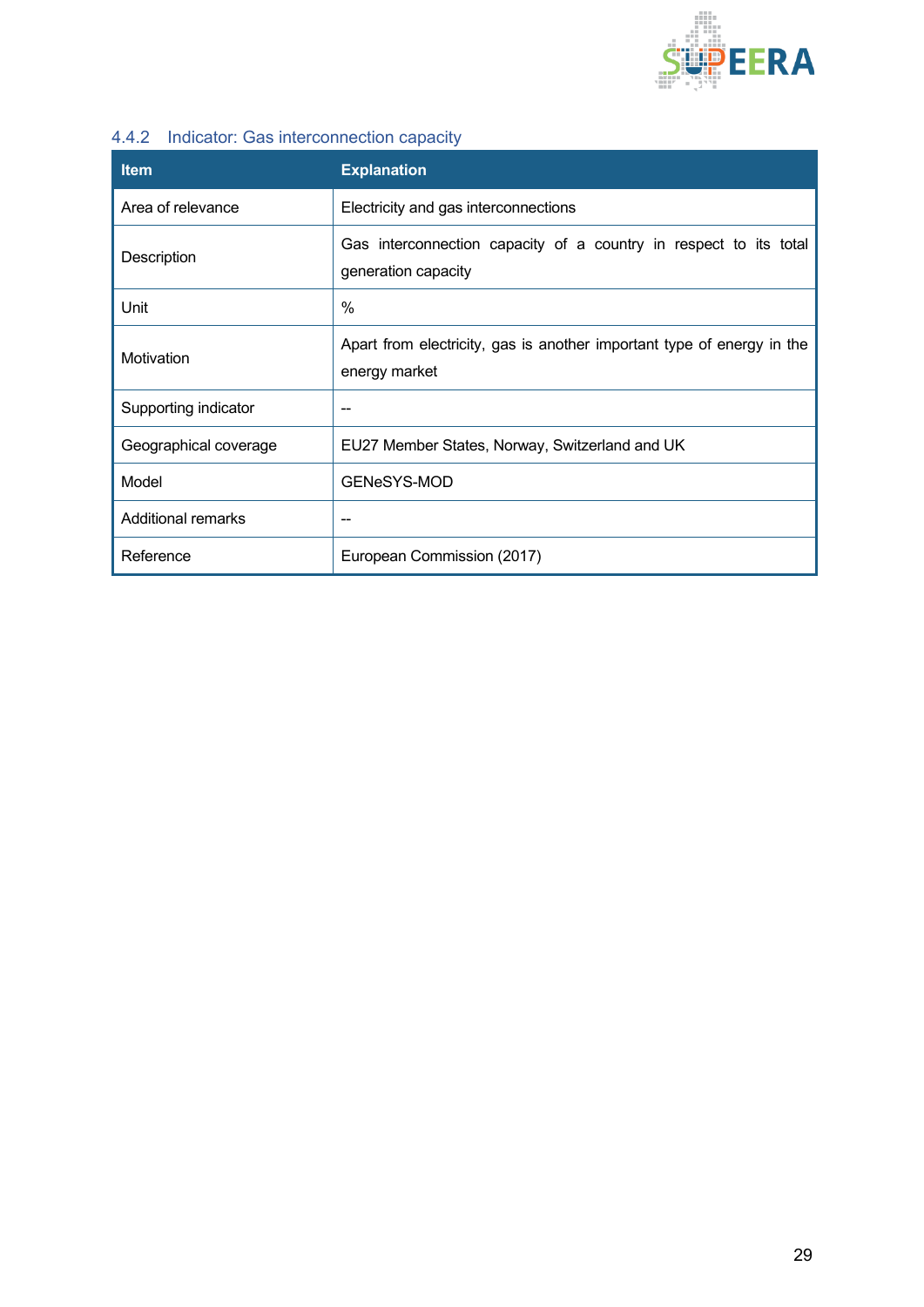

<span id="page-29-0"></span>

|  | 4.4.3 Indicator: Installed capacity of energy storage resources |  |  |  |  |  |  |
|--|-----------------------------------------------------------------|--|--|--|--|--|--|
|--|-----------------------------------------------------------------|--|--|--|--|--|--|

| <b>Item</b>               | <b>Explanation</b>                                                                                                                                                        |  |  |  |
|---------------------------|---------------------------------------------------------------------------------------------------------------------------------------------------------------------------|--|--|--|
| Area of relevance         | Electricity and gas interconnections                                                                                                                                      |  |  |  |
| Description               | Installed capacity of energy storage resources connected to the<br>electricity grid                                                                                       |  |  |  |
| Unit                      | <b>MW</b>                                                                                                                                                                 |  |  |  |
| Motivation                | Energy storage resources as a flexibility option are getting more and<br>more important in the electricity system with high shares of renewable<br>energy sources.        |  |  |  |
| Supporting indicator      | Electricity delivered to the market [Unit: MWh]                                                                                                                           |  |  |  |
| Geographical coverage     | EU27 Member States, Norway, Switzerland and UK                                                                                                                            |  |  |  |
| Model                     | GENeSYS-MOD                                                                                                                                                               |  |  |  |
| <b>Additional remarks</b> | Following technologies are considered:<br>Batteries with interoperable capabilities,<br>Pumped-hydro,<br>Flywheels,<br>Compressed Air Energy Storage (CAES),<br>Hydrogen. |  |  |  |
| Reference                 | CoGEn Project (2019)                                                                                                                                                      |  |  |  |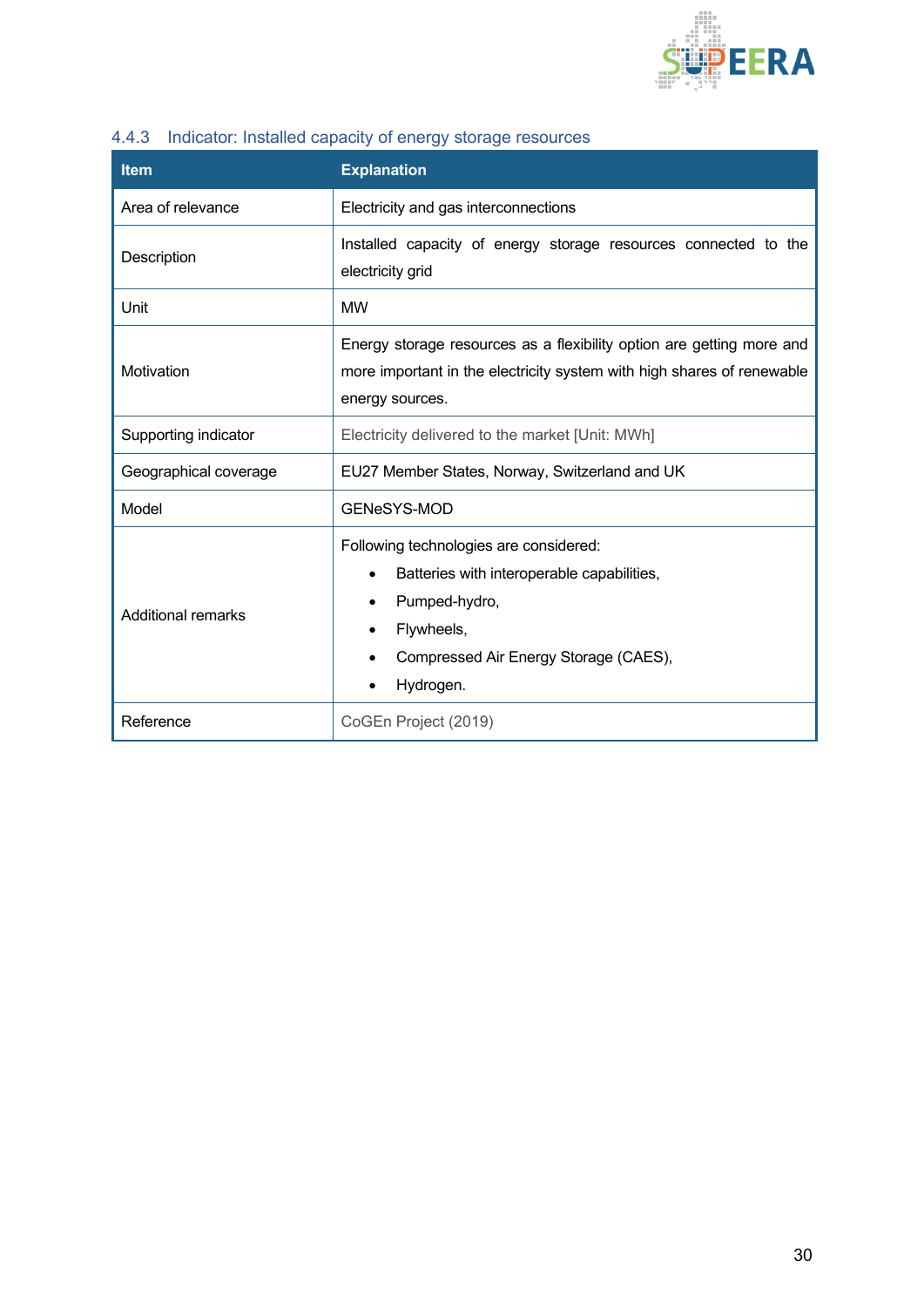

| <b>Item</b>               | <b>Explanation</b>                                                                 |
|---------------------------|------------------------------------------------------------------------------------|
| Area of relevance         | Electricity and gas interconnections                                               |
| Description               | Total installed capacity of electrolysers for Power-to-Gas applications            |
| Unit                      | <b>MW</b>                                                                          |
| Motivation                | Power-to-Gas is seen as a promising technology to store excess<br>energy from RES. |
| Supporting indicator      |                                                                                    |
| Geographical coverage     | EU27 Member States, Norway, Switzerland and UK                                     |
| Model                     | <b>GENeSYS-MOD</b>                                                                 |
| <b>Additional remarks</b> | --                                                                                 |
| Reference                 | CoGEn Project (2019)                                                               |

#### <span id="page-30-0"></span>4.4.4 Indicator: Installed capacity of electrolysers for Power-to-Gas applications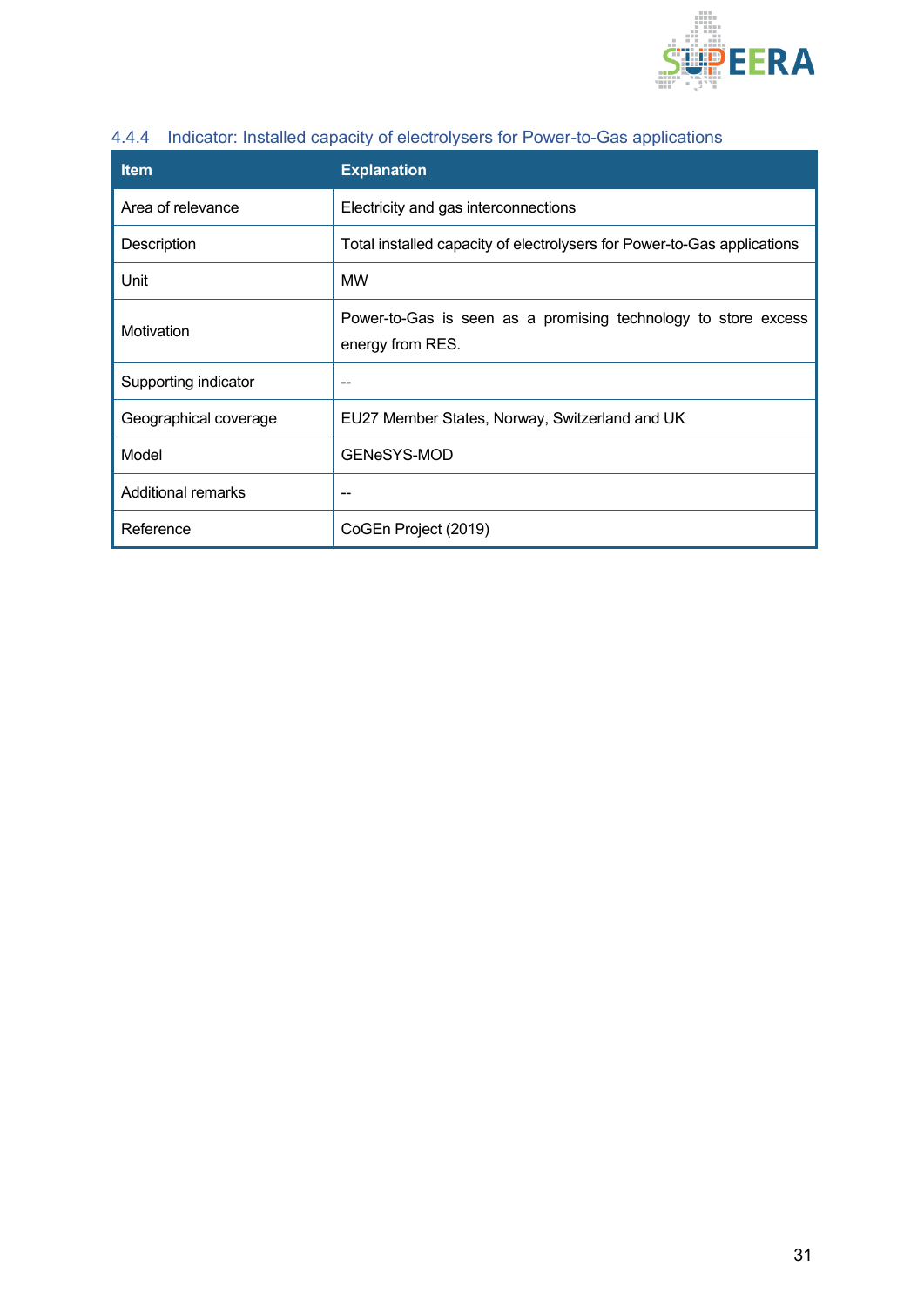

### <span id="page-31-0"></span>4.4.5 Indicator: Wholesale electricity prices

| <b>Item</b>               | <b>Explanation</b>                                                                                                                                                                                                                                                |
|---------------------------|-------------------------------------------------------------------------------------------------------------------------------------------------------------------------------------------------------------------------------------------------------------------|
| Area of relevance         | Energy market coupling                                                                                                                                                                                                                                            |
| Description               | Electricity prices at wholesale market                                                                                                                                                                                                                            |
| Unit                      | EUR/kWh                                                                                                                                                                                                                                                           |
| Motivation                | The 2030 climate & energy framework (European Commission 2020e)<br>referred to the need to monitor competition and market concentration<br>on wholesale and retail energy markets at both national and (for regions<br>with functioning coupling) regional level. |
| Supporting indicator      |                                                                                                                                                                                                                                                                   |
| Geographical coverage     | EU27 Member States, Norway, Switzerland and UK                                                                                                                                                                                                                    |
| Model                     | GENeSYS-MOD                                                                                                                                                                                                                                                       |
| <b>Additional remarks</b> | In GENeSYS-MOD, marginal production costs are calculated; fees,<br>taxes etc. are lacking.                                                                                                                                                                        |
| Reference                 | European Commission (2017)                                                                                                                                                                                                                                        |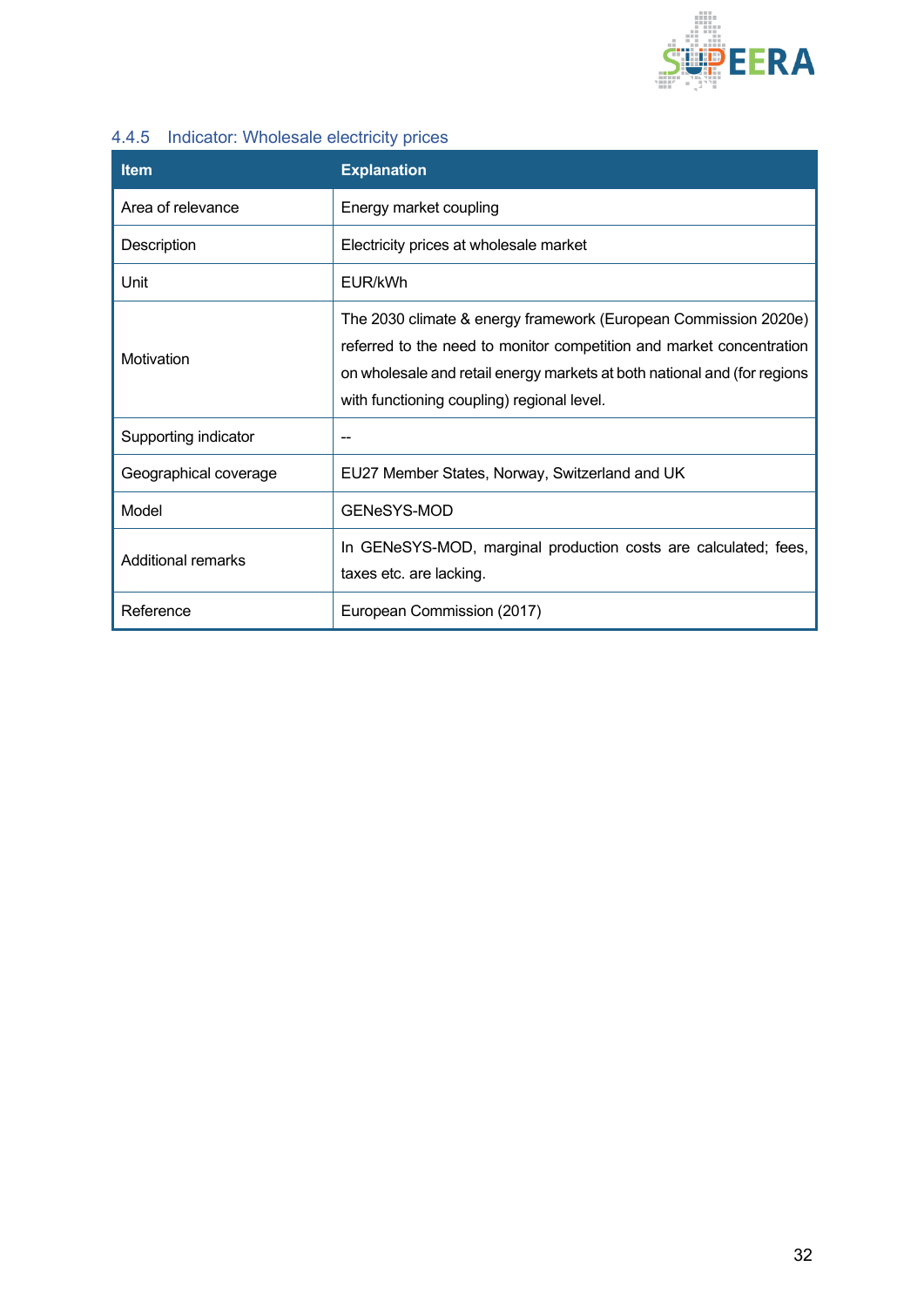

<span id="page-32-0"></span>

|  |  | 4.4.6 Indicator: Share of electricity at total energy use in non-energy sectors |
|--|--|---------------------------------------------------------------------------------|
|  |  |                                                                                 |

| <b>Item</b>           | <b>Explanation</b>                                                                                                            |
|-----------------------|-------------------------------------------------------------------------------------------------------------------------------|
| Area of relevance     | Energy market coupling                                                                                                        |
| Description           | Electricity use compared to total energy use in non-energy sectors                                                            |
| Unit                  | $\%$                                                                                                                          |
| Motivation            | The indicator could assess the degree of electricity used in non-energy<br>sectors, giving an indication for sector coupling. |
| Supporting indicator  | --                                                                                                                            |
| Geographical coverage | EU27 Member States, Norway, Switzerland and UK                                                                                |
| Model                 | GENeSYS-MOD                                                                                                                   |
| Additional remarks    |                                                                                                                               |
| Reference             | European Commission (2017)                                                                                                    |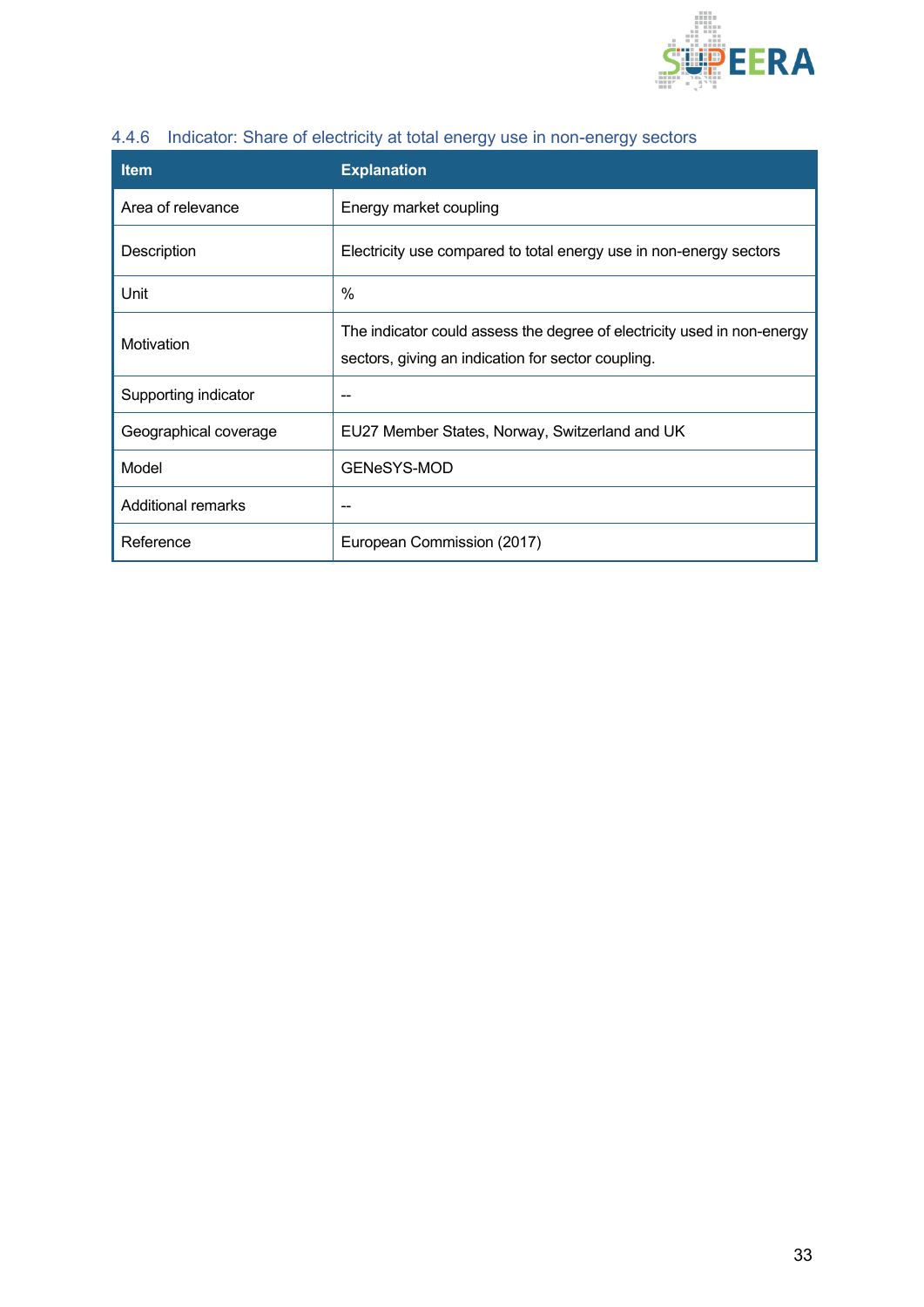

## <span id="page-33-0"></span>**4.5 Topic 5: Research, innovation and competitiveness**

### <span id="page-33-1"></span>4.5.1 Indicator: Capacity installed

| <b>Item</b>           | <b>Explanation</b>                                                                                        |
|-----------------------|-----------------------------------------------------------------------------------------------------------|
| Area of relevance     | Innovation deployment                                                                                     |
| Description           | Installed capacity per technology.                                                                        |
| Unit                  | <b>MW</b>                                                                                                 |
| Motivation            | The indicator shall give an indication of the situation in respect to the<br>energy mix / technology mix. |
| Supporting indicator  |                                                                                                           |
| Geographical coverage | EU27 Member States, Norway, Switzerland and UK                                                            |
| Model                 | <b>GENeSYS-MOD</b>                                                                                        |
| Additional remarks    | The indicator shall differ between technologies.                                                          |
| Reference             | European Commission (2020c)                                                                               |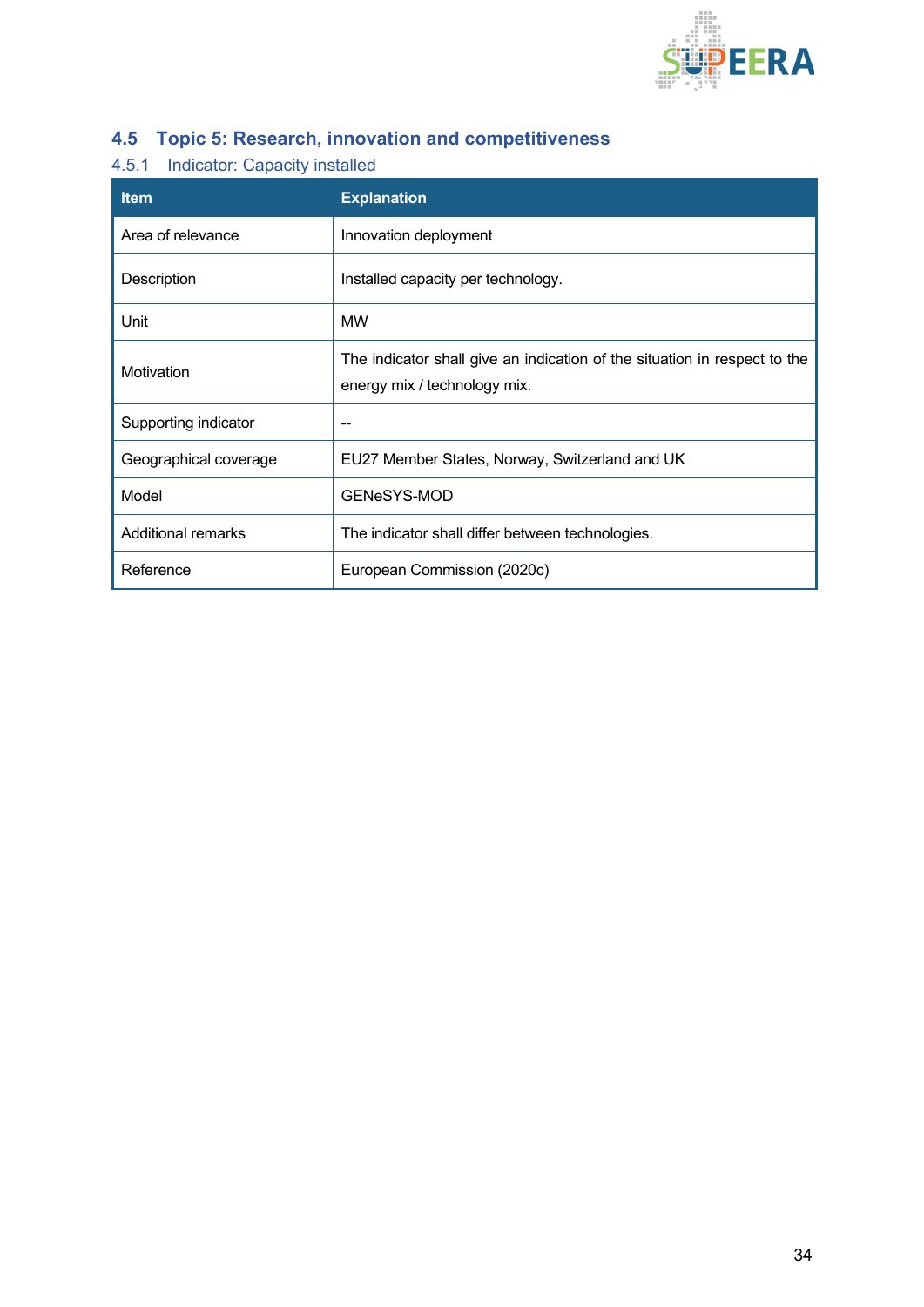

#### <span id="page-34-0"></span>4.5.2 Indicator: Trade openness

| <b>Item</b>               | <b>Explanation</b>                                                    |
|---------------------------|-----------------------------------------------------------------------|
| Area of relevance         | Innovation deployment                                                 |
| Description               | Imported and exported energy                                          |
| Unit                      | Depends on the energy carrier                                         |
| Motivation                | The indicator shall give an indication of the global market situation |
| Supporting indicator      | --                                                                    |
| Geographical coverage     | EU27 Member States, Norway, Switzerland and UK                        |
| Model                     | GENeSYS-MOD                                                           |
| <b>Additional remarks</b> | The indicator shall differ between technologies.                      |
| Reference                 | European Commission (2020c)                                           |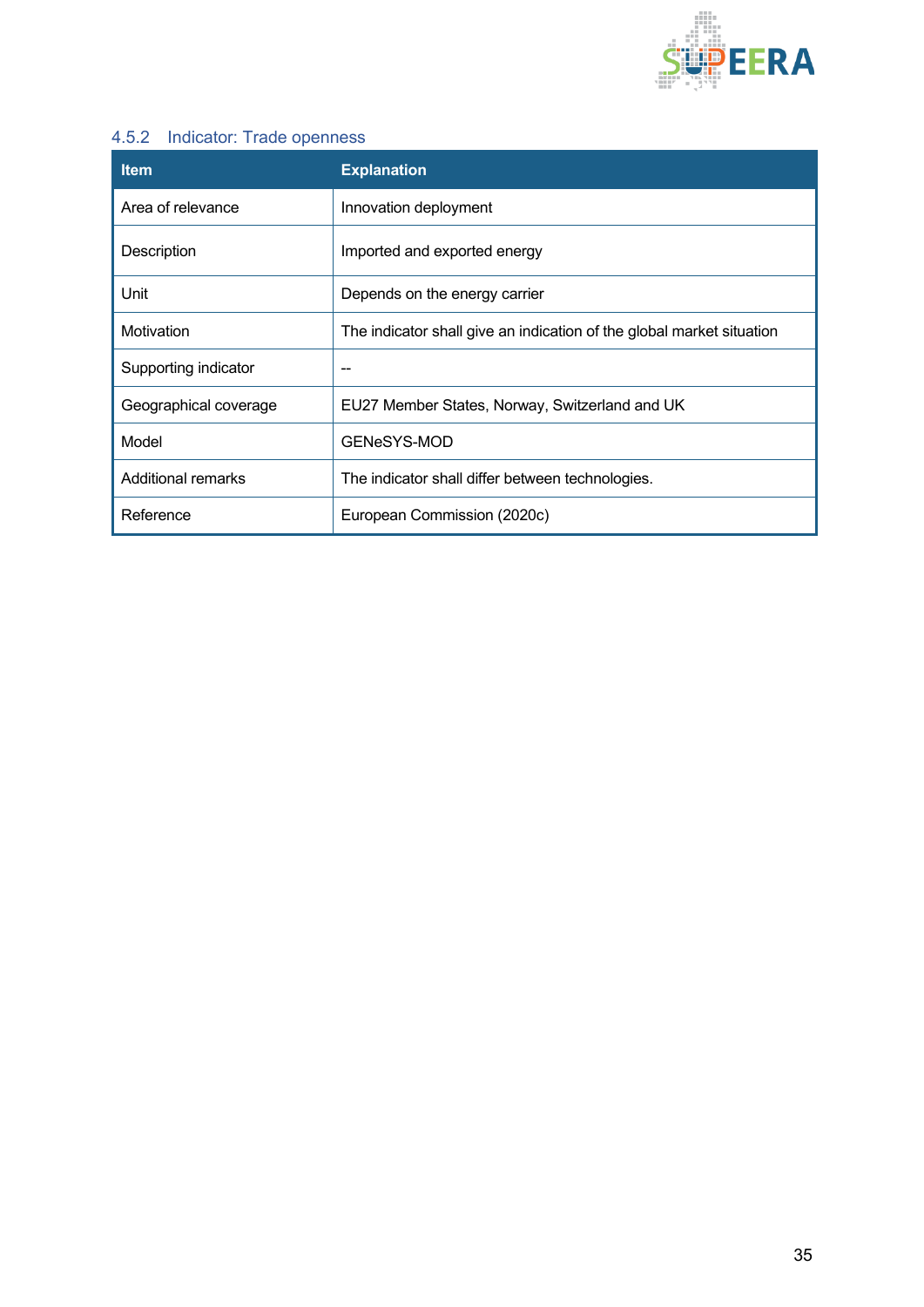

## <span id="page-35-0"></span>**V ADDITIONAL INDICATORS**

The analysis of literature and the discussion with experts revealed a larger number of relevant indicators compared to the one listed in Section 4. In the following, those indicators are shown, which are seen promising to help measuring the progress of decarbonisation and competitiveness, but currently are not connected to GENeSYS-MOD. The main sources are the same mentioned in Section 4 as well as experts from KIT ITAS.

Contrasting the presentation of the indicators in Section 4, only the indicator definition plus the proposed unit is revealed. The indicators are assigned to the five topics and areas of relevance. Nevertheless, all indicators shall cover the EU27 Member States, Norway, Switzerland and UK.

#### <span id="page-35-1"></span>**5.1 Topic 1: Decarbonisation of the economy**

| Indicator                                                             | Unit              |
|-----------------------------------------------------------------------|-------------------|
| Area of relevance: Macroeconomic stability                            |                   |
| Sectoral added value growth rate                                      | $\frac{0}{0}$     |
| Area of relevance: Health life expectation                            |                   |
| Disability-Adjusted Life Year (DALY)                                  | Years             |
| Particulate matter emissions                                          | Mg                |
| Area of relevance: Unintended environmental impacts                   |                   |
| Eutrophication                                                        | kg P-Equivalents  |
| Metal depletion                                                       | kg Fe-Equivalents |
| Ozone depletion                                                       | kg CFC-11         |
| Change of land occupation in respect to energy systems transformation | Hectare           |
| Area of relevance: Social costs                                       |                   |
| Average income of employees compared to total income average          | $\frac{0}{0}$     |
| Area of relevance: Financial system                                   |                   |
| Capital availability for renewable energy sources                     | <b>EUR</b>        |
| Capital availability for new jobs                                     | <b>EUR</b>        |
| Credit to the energy sector                                           | <b>EUR</b>        |
| Area of relevance: Business regulation                                |                   |
| Insolvency recovery rate in the energy sector                         | $\frac{0}{0}$     |
| Growth rate of innovative companies in the renewable energy sector    | $\frac{0}{0}$     |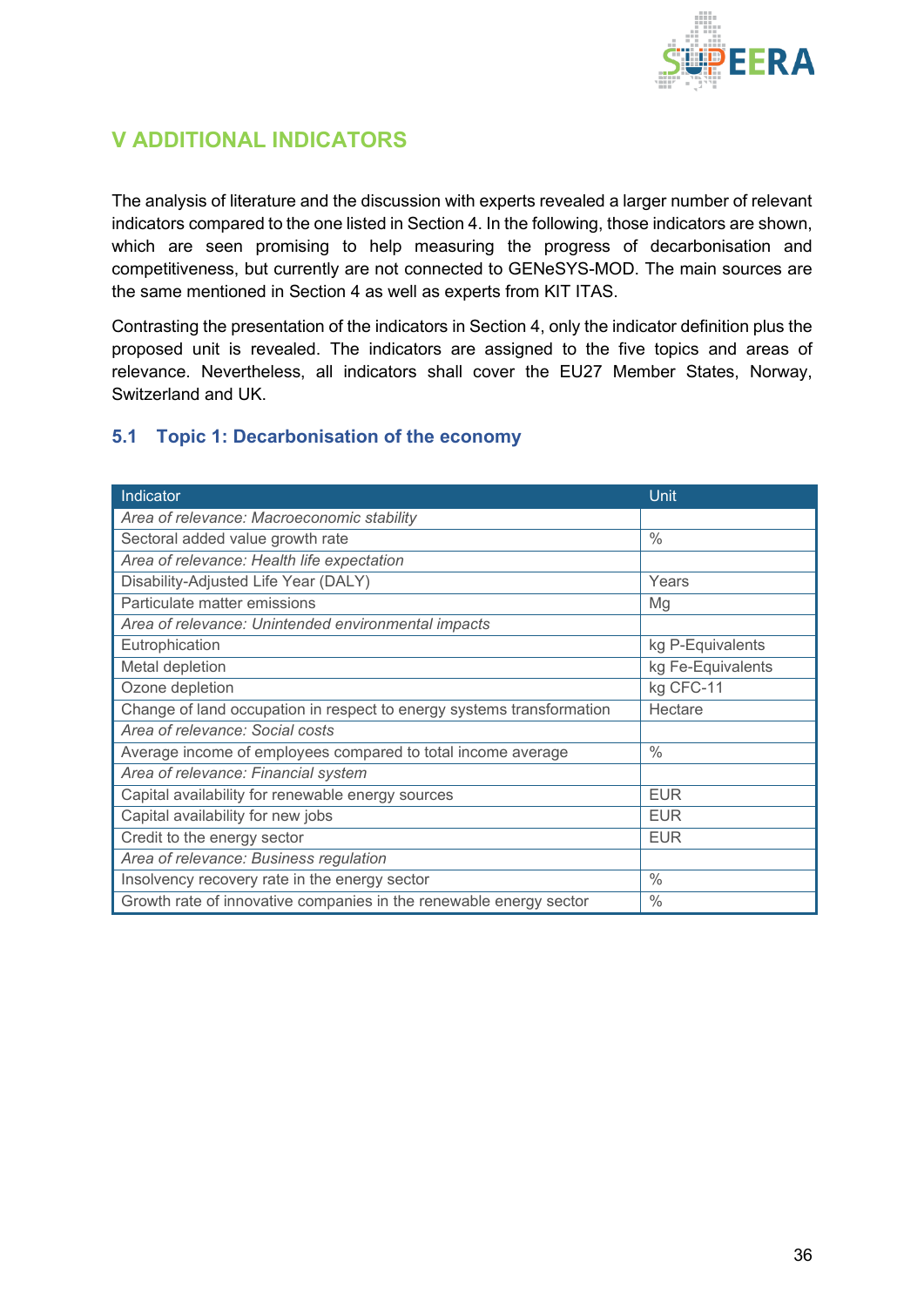

# <span id="page-36-0"></span>**5.2 Topic 2: Energy security, solidarity and trust**

| Indicator                                                                                                                                                                             | Unit                                                                                             |
|---------------------------------------------------------------------------------------------------------------------------------------------------------------------------------------|--------------------------------------------------------------------------------------------------|
| Area of relevance: Self-sufficient market size                                                                                                                                        |                                                                                                  |
| Net import dependency of energy technologies, e.g. wind turbines                                                                                                                      | Value of net imports<br>per domestic<br>investments of the<br>technology                         |
| Area of relevance: Electricity supply (market)                                                                                                                                        |                                                                                                  |
| Aggregate supplier concentration index                                                                                                                                                | Index number                                                                                     |
| System Average Interruption Duration Index (SAIDI)                                                                                                                                    | Time                                                                                             |
| Area of relevance: Smart grid infrastructure                                                                                                                                          |                                                                                                  |
| Grid length                                                                                                                                                                           | km                                                                                               |
| System Average Interruption Frequency Index (SAIFI)                                                                                                                                   | Average number of<br>interruptions per<br>customer                                               |
| Roll-out plan for smart meters <sup>1</sup>                                                                                                                                           | Share of households                                                                              |
| Area of relevance: Electricity supply quality                                                                                                                                         |                                                                                                  |
| Electric power losses                                                                                                                                                                 | $\frac{0}{0}$                                                                                    |
| Area of relevance: Digitization                                                                                                                                                       |                                                                                                  |
| Investment costs                                                                                                                                                                      | EUR/MW                                                                                           |
| Operating costs                                                                                                                                                                       | EUR/MWh                                                                                          |
| Energy cost savings                                                                                                                                                                   | EUR per avoided MWh                                                                              |
| Area of solidarity and justice                                                                                                                                                        |                                                                                                  |
| Energy affordability                                                                                                                                                                  | Share of energy<br>expenditure at final<br>consumption<br>expenditure for the<br>lowest quintile |
| Energy consumption support                                                                                                                                                            | Amount of financial<br>support regarding<br>energy costs for the<br>lowest quintile              |
| Energy investment support                                                                                                                                                             | Support for private<br>households to invest in<br>renewable energy<br>technologies               |
| Remaining carbon budget that is consistent with the Paris Agreement goal<br>of limiting global warming to 1.5°C                                                                       | Gt CO <sub>2eqiv.</sub>                                                                          |
| Proportion of households whose share of energy expenditure at income is<br>more than twice the national median share of energy expenditure                                            | $\frac{0}{0}$                                                                                    |
| Proportion of households whose absolute energy expenditure is below<br>half the national median                                                                                       | $\frac{0}{0}$                                                                                    |
| Share of socialized energy system costs (direct and indirect subsidies for<br>renewables and fossils) covered by 20% of lowest-income households vs.<br>20% highest-income households | $\frac{0}{0}$                                                                                    |
| Direct and indirect subsidies for fossil fuels                                                                                                                                        | <b>EUR</b>                                                                                       |
| Direct and indirect subsidies for renewable energy                                                                                                                                    | <b>EUR</b>                                                                                       |
| Gender pay gap in the energy industry                                                                                                                                                 | EUR or %                                                                                         |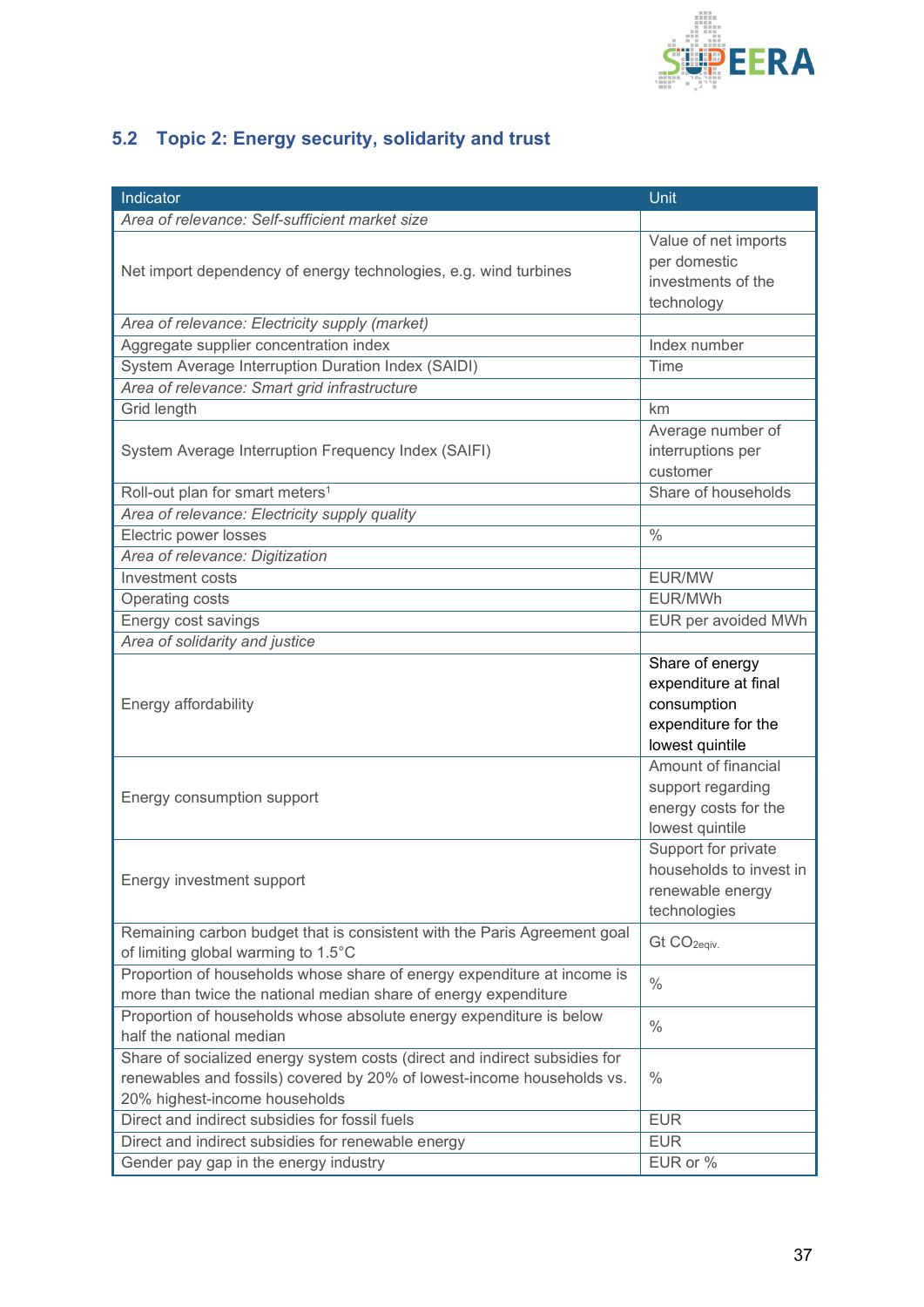

| Public opinion on the extent to which the transformation is perceived as |       |
|--------------------------------------------------------------------------|-------|
| l fair and inclusive                                                     | $- -$ |
| .<br>. . <i>.</i> . <del>.</del>                                         |       |

Note: <sup>1</sup> affects also Topic 3: Energy efficiency and moderation of demand

### <span id="page-37-0"></span>**5.3 Topic 3: Energy efficiency and moderation of demand**

| Indicator                                                                                              | Unit               |
|--------------------------------------------------------------------------------------------------------|--------------------|
| Area of relevance: Energy intensity/efficiency - residential                                           |                    |
| Energy consumption of households per $m2$ of floor area in residential<br>buildings, climate corrected | kWh/m <sup>2</sup> |
| Area of relevance: Energy intensity/efficiency - services                                              |                    |
| Final energy intensity in services sector                                                              | MWh/EUR            |

#### <span id="page-37-1"></span>**5.4 Topic 4: Integrated internal energy market**

| Indicator                                                  | <b>Unit</b>           |
|------------------------------------------------------------|-----------------------|
| Area of relevance: Energy market coupling                  |                       |
| Gas price at wholesale market                              | EUR/GWh               |
| Area of relevance: Market concentration                    |                       |
| Market concentration index - electricity                   | Herfindahl-Hirschman- |
|                                                            | Index                 |
| Market concentration index - gas                           | Herfindahl-Hirschman- |
|                                                            | Index                 |
| Area of relevance: Switching rates                         |                       |
| Annual switching rates – electricity (household customers) | Share of switching    |
|                                                            | households            |
| Annual switching rates – gas (household customers)         | Share of switching    |
|                                                            | households            |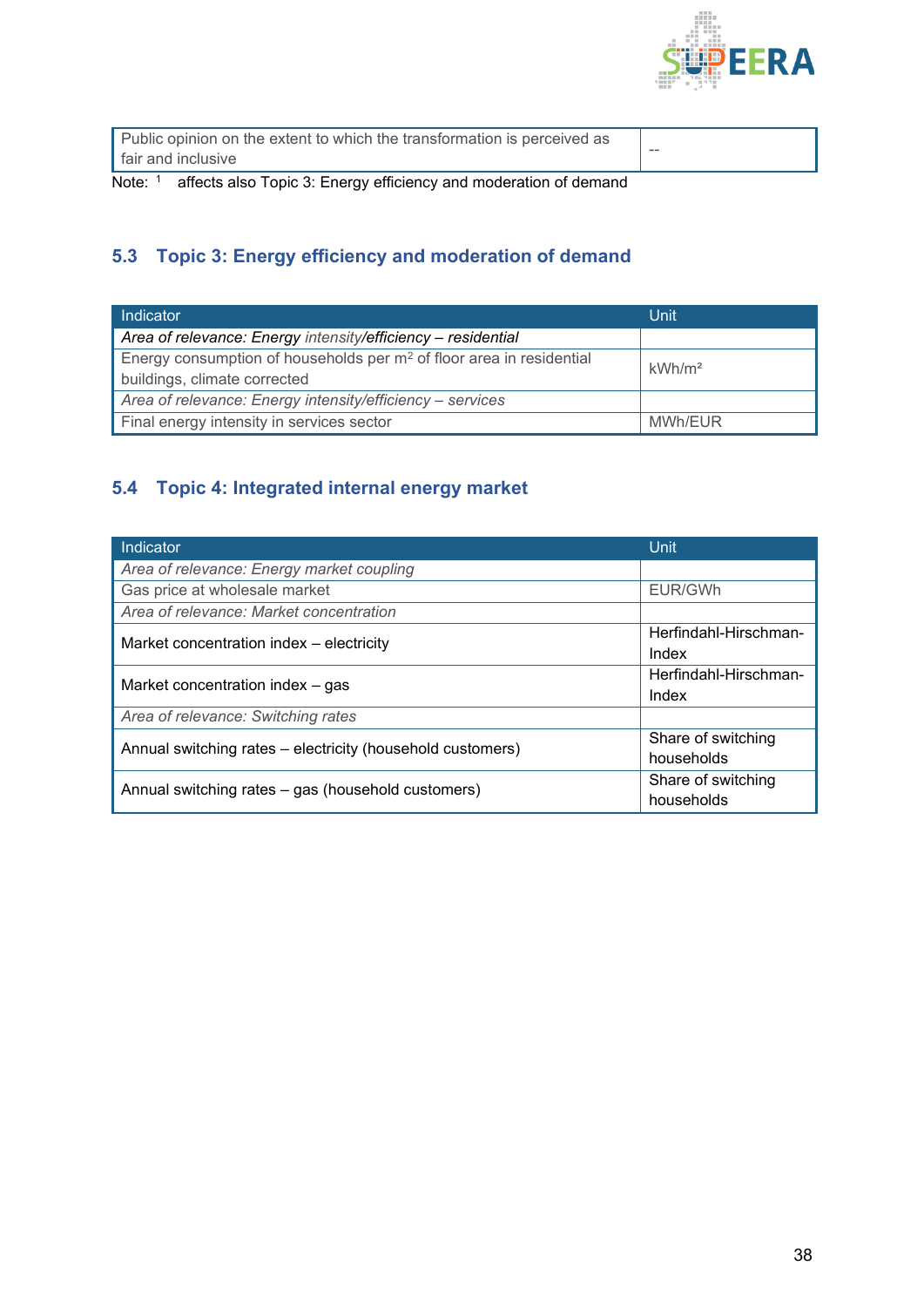

# <span id="page-38-0"></span>**5.5 Topic 5: Research, innovation and competitiveness**

| Indicator                                                                         | Unit                                                                                                                                                     |
|-----------------------------------------------------------------------------------|----------------------------------------------------------------------------------------------------------------------------------------------------------|
| Area of relevance: Technology analysis                                            |                                                                                                                                                          |
| Energy costs in respect to value added in manufacturing, excluding                | <b>EUR/EUR</b>                                                                                                                                           |
| refinery sector                                                                   |                                                                                                                                                          |
| Area of relevance: Value chain analysis                                           |                                                                                                                                                          |
| Levelized costs of energy (LCOE)                                                  | EUR/kWh                                                                                                                                                  |
| Turnover per technology groups                                                    | EUR/TWh                                                                                                                                                  |
| Employment in the energy sector                                                   | Number                                                                                                                                                   |
| Labour productivity                                                               | Value added / output<br>per employment                                                                                                                   |
| Energy generation per legal entity                                                | Annual production<br>values / outputs per<br>legal entity                                                                                                |
| Area of relevance: Global market analysis                                         |                                                                                                                                                          |
| Resource efficiency of energy generation                                          | Non-energy resources<br>/ metal resources /<br>strategic metals per<br>output                                                                            |
| Resource dependency                                                               | Share of imported non-<br>energy resources /<br>metal resources /<br>strategic metals at<br>domestic investments<br>in respect to energy<br>technologies |
| Area of relevance: Research and Innovation funding (R&I)                          |                                                                                                                                                          |
| Public R&I funding                                                                | <b>EUR</b>                                                                                                                                               |
| Private R&I funding                                                               | <b>EUR</b>                                                                                                                                               |
| Area of relevance: Public Research and Development (R&D)                          |                                                                                                                                                          |
| Public investments on Energy Union related Research & Innovation                  | % of GDP                                                                                                                                                 |
| Patents related to Energy Union R&I priorities                                    | Annual patents per<br>inhabitant                                                                                                                         |
| Area of relevance: R&D                                                            |                                                                                                                                                          |
| Patent application regarding energy technologies                                  | Annual number of<br>patents                                                                                                                              |
| Scientific publications regarding energy                                          | Annual number of<br>scientific publications                                                                                                              |
| Area of relevance: Collaboration                                                  |                                                                                                                                                          |
| Co-inventions with partner outside the EEA in respect to energy<br>technologies   | Number of co-<br>inventions per<br>inhabitant                                                                                                            |
| Multi-stakeholder collaboration                                                   | Annual number of<br>collaborations                                                                                                                       |
| Area of relevance: Technology market                                              |                                                                                                                                                          |
| Number of companies in the supply chain incl. EU market leaders                   | Number                                                                                                                                                   |
| Market share of EU companies at global market                                     | $\%$                                                                                                                                                     |
| Financial efforts (taxes and subsidies) to support the energy sector <sup>1</sup> | <b>EUR</b>                                                                                                                                               |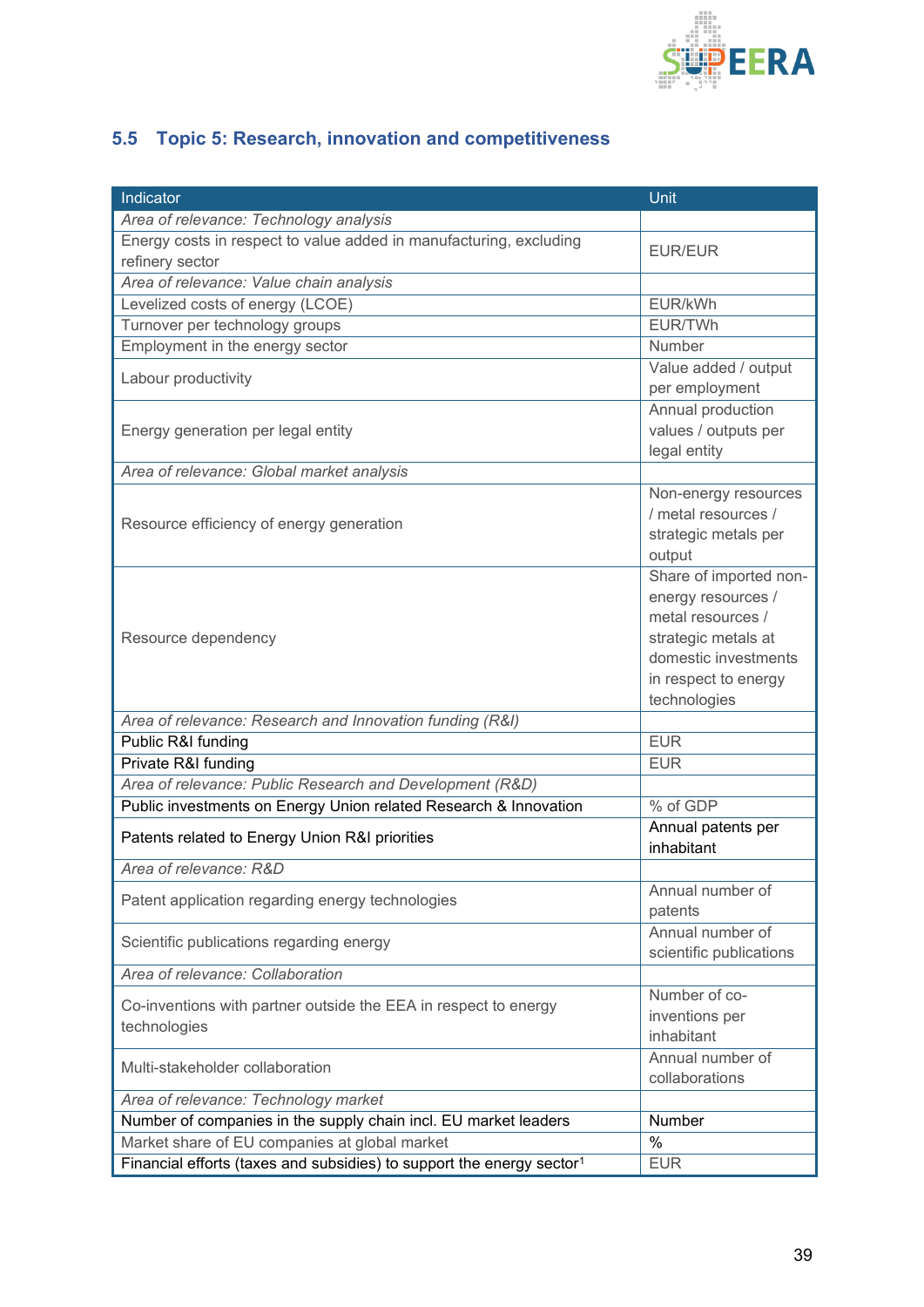

| Area of relevance: Skills                                    |               |
|--------------------------------------------------------------|---------------|
| Capacity building for energy research and innovation         | EUR           |
| Average years of schooling                                   | Years         |
| Further education and training measures in the energy sector | Days per year |

Note: <sup>1</sup> The indicator will differ between electricity and gas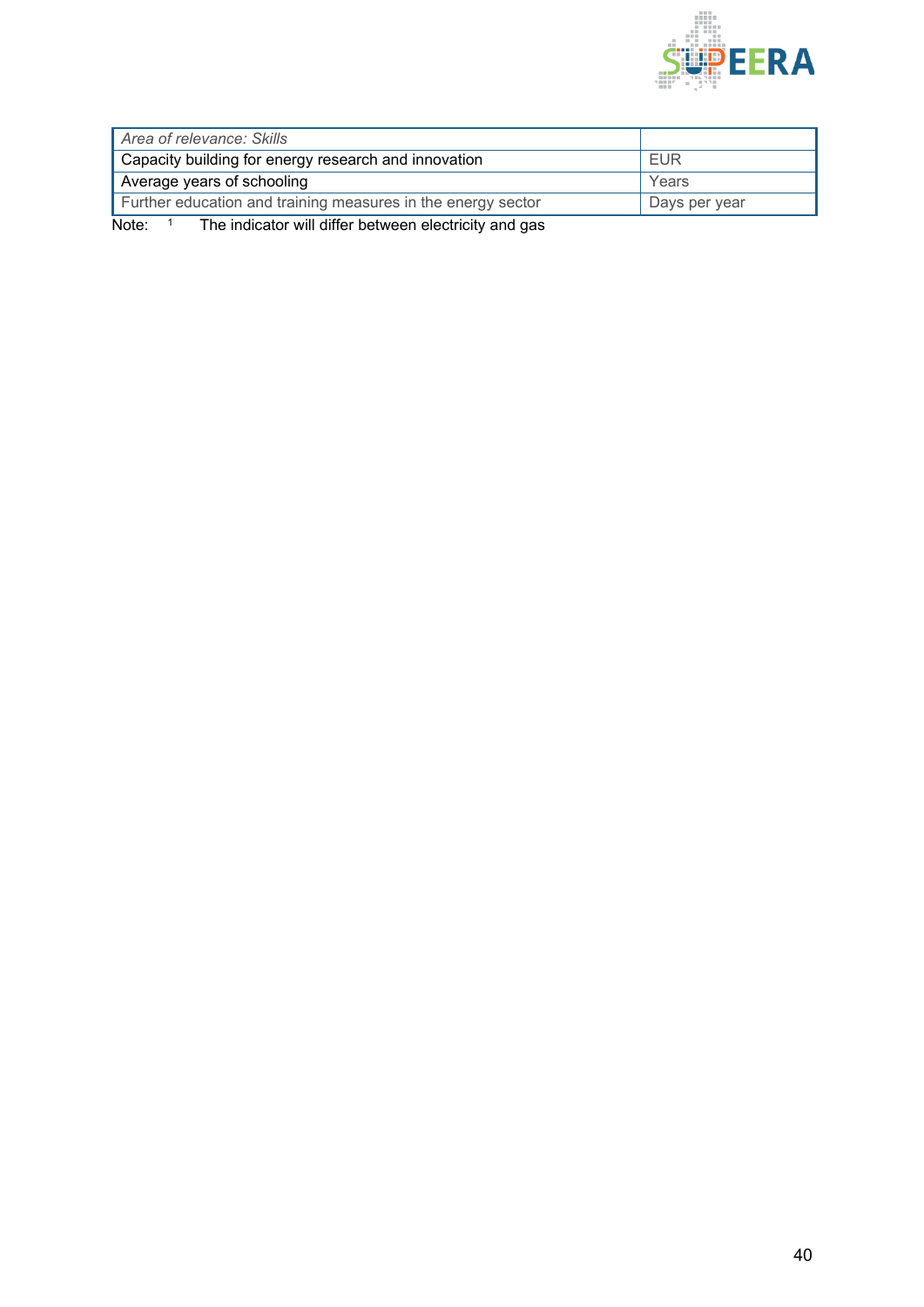

## <span id="page-40-0"></span>**VI OUTLOOK**

The presented study is the first deliverable of SUPEERA focussing on indicators, which could help to measure the progress of decarbonisation and competitiveness in a model-based environment. At the current step, only indicators were selected, which are linked to GENeSYS-MOD, an open-access energy system model. In the second half of the project, following activities are planned:

- 1) Updating of the indicator list (until 09/22): Continuous scanning of literature and discussions with experts on the necessity to include other indicators; but also to substitute the presented one, if new indicators emerged and to streamline them, if possible or necessary.
- 2) Updating of the indicator list in respect to model-based data availability (4/22-9/22). As the project openENTRANCE is evolving indicators as they are listed in Section 5 will be once again reviewed, at aiming to up-date the list of indicators of Section 4.
- 3) Evaluating a small set of selected policy scenarios using the indicators to illustrate the appropriateness (06/21-12/22). The work will built on the H2020 project openENTRANCE and the scenarios developed in that project.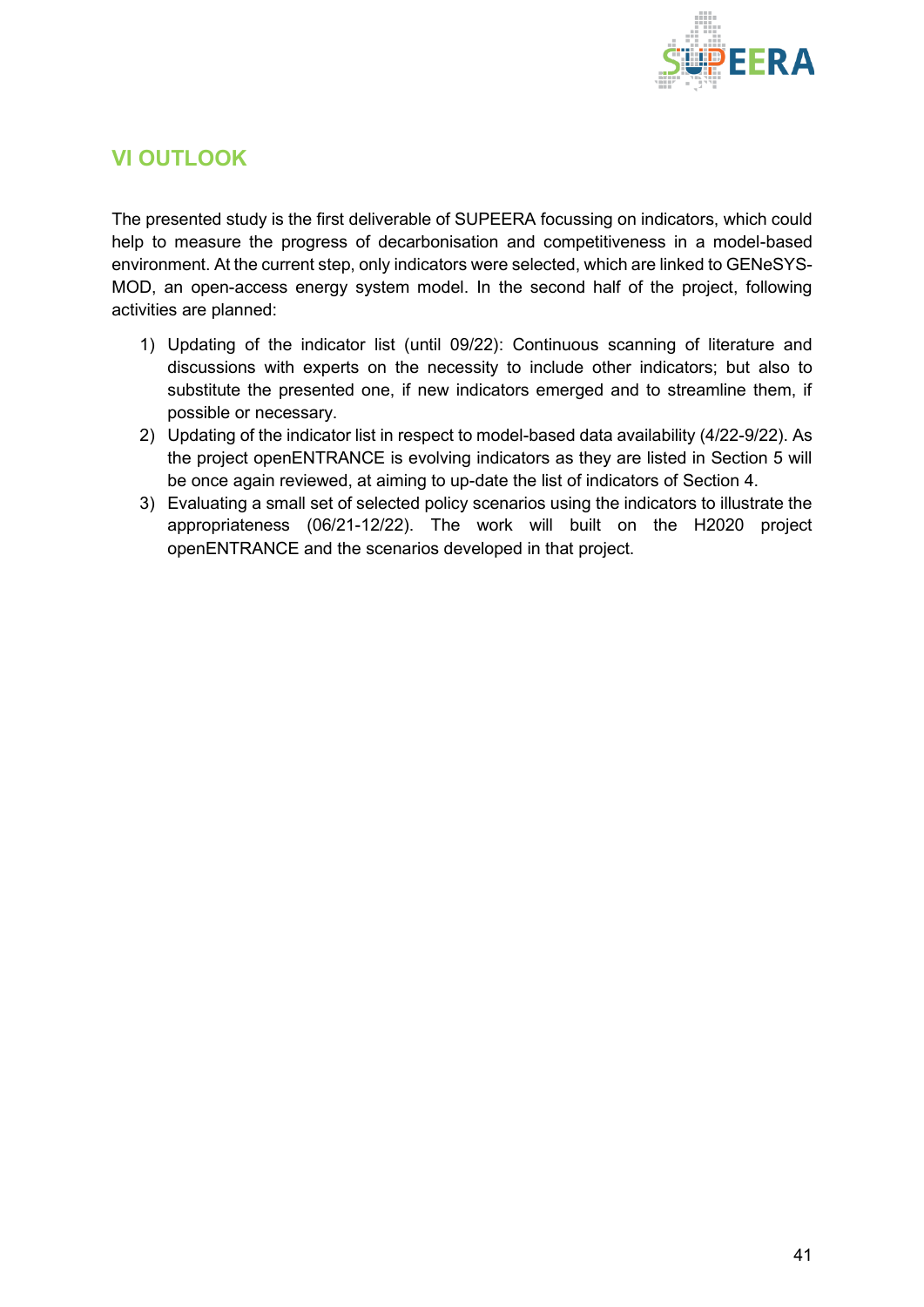

### <span id="page-41-0"></span>**REFERENCES**

21.12.2020

- BMWi Federal Ministry for Economic Affairs and Energy (2020): Grids and infrastructure. [https://www.bmwi.de/Redaktion/EN/Artikel/Energy/electricity-grids-of-the-future-01.html,](https://www.bmwi.de/Redaktion/EN/Artikel/Energy/electricity-grids-of-the-future-01.html) accessed 17.12.2020.
- CoGEnN Project (2019). Addressing demand-side flexibility and system efficiency in the National Energy & Climate Plans. https://www.cogeneurope.eu/images/Addressing\_demandside\_flexibility\_and\_system\_efficiency\_in\_the\_NECPs.pdf
- Directive 2018/2002/EU: Revised Energy Efficiency Directive.
- Emissions-EUETS.com (2020): System Average Interruption Duration Index (SAIDI). [https://www.emissions-euets.com/internal-electricity-market-glossary/2069-system](https://www.emissions-euets.com/internal-electricity-market-glossary/2069-system-average-interruption-duration-index-saidi)[average-interruption-duration-index-saidi,](https://www.emissions-euets.com/internal-electricity-market-glossary/2069-system-average-interruption-duration-index-saidi) accessed 17.12.2020.
- European Commission (2001): European competitiveness report 2001. Luxembourg: Publications Office of the European Union.
- European Commission (2017). Second Report on the State of the Energy Union. COMMISSION STAFF WORKING DOCUMENT Monitoring progress towards the Energy Union objectives – key indicators. https://ec.europa.eu/commission/sites/betapolitical/files/swd-energy-union-key-indicators\_en.pdf.
- European Commission (2018): Final Report of the High-Level Panel of the European Decarbonisation Pathways Initiative. Luxembourg: Publications Office of the European Union.
- European Commission (2019a): The European Green Deal. COM(2019) 640 final. [https://eur](https://eur-lex.europa.eu/legal-content/EN/TXT/?qid=1576150542719&uri=COM%3A2019%3A640%3AFIN)[lex.europa.eu/legal](https://eur-lex.europa.eu/legal-content/EN/TXT/?qid=1576150542719&uri=COM%3A2019%3A640%3AFIN)[content/EN/TXT/?qid=1576150542719&uri=COM%3A2019%3A640%3AFIN,](https://eur-lex.europa.eu/legal-content/EN/TXT/?qid=1576150542719&uri=COM%3A2019%3A640%3AFIN) accessed
- European Commission (2019b): Clean energy for all Europeans. Luxembourg: Publications Office of the European Union.
- European Commission (2019c): The strategic energy technology (SET) plan. Luxembourg: Publications Office of the European Union.
- European Commission (2020a): Committing to climate-neutrality by 2050: Commission proposes European Climate Law and consults on the European Climate Pact. Press release 04.03.2020, [https://ec.europa.eu/commission/presscorner/detail/en/ip\\_20\\_335,](https://ec.europa.eu/commission/presscorner/detail/en/ip_20_335) accessed 21.12.2020.
- European Commission (2020b): Recovery plan for Europe. [https://ec.europa.eu/info/strategy/recovery-plan-europe\\_en,](https://ec.europa.eu/info/strategy/recovery-plan-europe_en) accessed 21.12.2020.
- European Commission (2020c): On progress of clean energy competitiveness. COM(2020) 953 final. [https://ec.europa.eu/energy/sites/ener/files/report\\_on\\_clean\\_energy\\_competitiveness\\_co](https://ec.europa.eu/energy/sites/ener/files/report_on_clean_energy_competitiveness_com_2020_953.pdf)

[m\\_2020\\_953.pdf,](https://ec.europa.eu/energy/sites/ener/files/report_on_clean_energy_competitiveness_com_2020_953.pdf) accessed 30.06.2021.